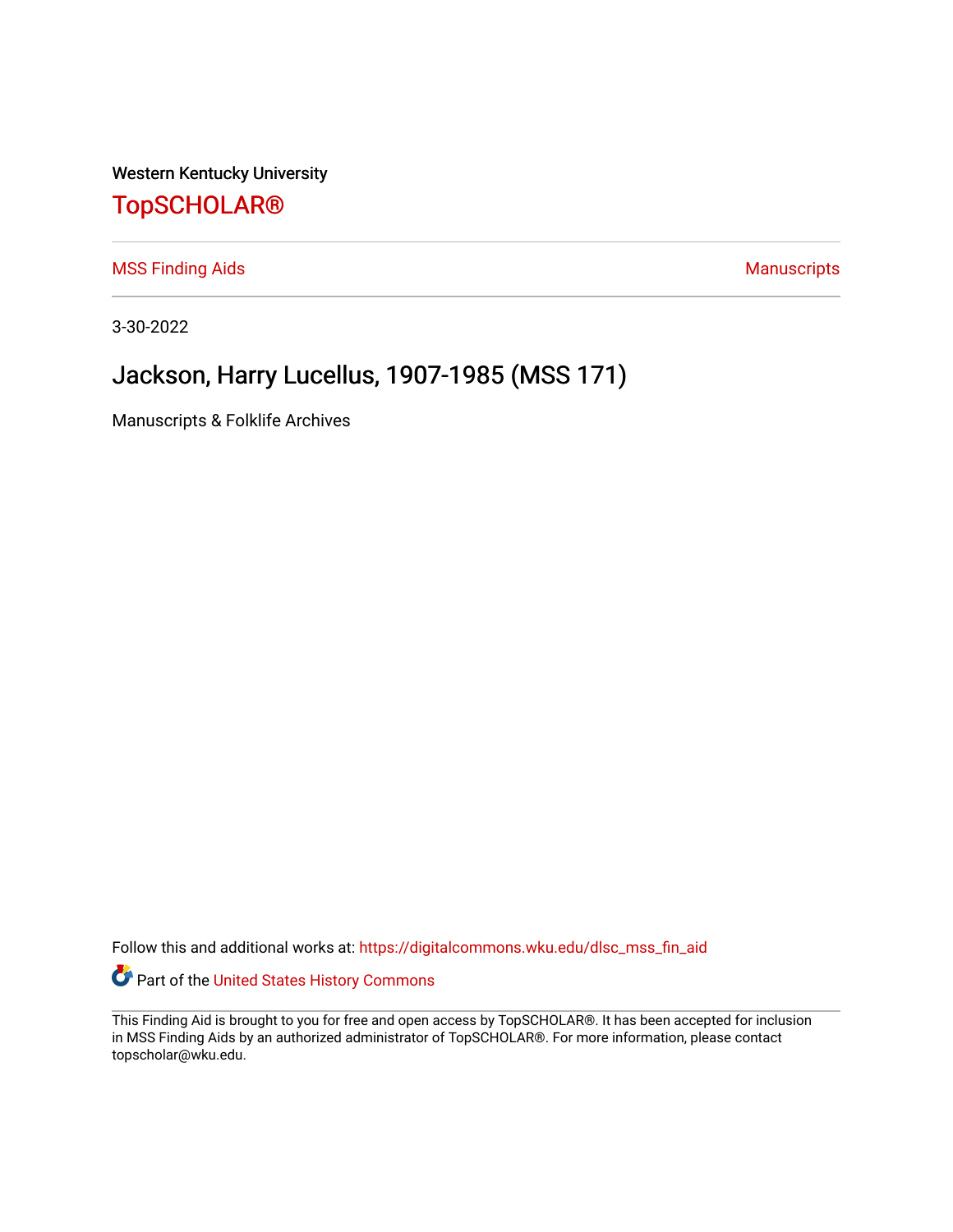Manuscripts & Folklife Archives Department of Library Special Collections Western Kentucky University Bowling Green, KY 42101-1092

*Descriptive Inventory*

#### **MSS 171 JACKSON, HARRY Lucellus, 1907-1985**

18 boxes. 162 folders. 5,185 items. 1783-1982. Originals, photocopies, photographs.

1977.34.2

#### *BIOGRAPHICAL NOTE*

Harry Lucellus Jackson, the sixth of ten children of Mayme Eunice (Neel) Jackson and William Alonzo "Lon" Jackson, was born near Plano, Warren County, Kentucky on 23 January 1907. In 1918, the family moved to Bowling Green, where Harry attended local schools. He briefly attended Western Kentucky State Teachers College (now WKU) before moving to Detroit, Michigan with his sister Sallie after the two resolved to find jobs to ease the financial burden on their father. In Detroit, Jackson worked in the decorating department of the J. L. Hudson Company (1927-1929) and took art classes at the Wicker School of Art. He then worked at the Bon Ton Department store in York, Pennsylvania (1927-1931) and continued art studies at the University of Pennsylvania. In 1931, he attended a summer session at the Reimann School of Design in Berlin, Germany. Returning to the United States, Jackson worked in New York as the Art Director for *Vogue* magazine (1932-1934). He was an art teacher (1934-1936) for the New York Works Progress Administration (WPA) and art supervisor (1936-1939) for the New York Public School system. While in New York, he studied composition and drawing at the Art Students League and pursued work as a freelance critic. In 1939, Jackson returned to his home state and for two years was the State Supervisor of Arts and Crafts for the WPA in Kentucky.

From 1934-1939, Jackson served in the 107<sup>th</sup> Infantry Regiment, New York National Guard (Old New York Seventh Regiment) and was commissioned a 2<sup>nd</sup> Lieutenant in the U.S. Army Reserves. He joined the Kentucky National Guard's 149<sup>th</sup> Infantry in 1941; the unit was soon called to active duty and in 1942 Jackson was assigned to Camp Shelby, Mississippi. As a member of the camp's public relations staff, he participated in the production of "A Salute from Shelby," an all-soldier radio program transmitted to Louisville station WHAS for broadcast across the country. After the U.S. entered World War II, Jackson embarked upon further military training, graduating in August 1942 from Officers' Candidate School in Fort Benning, Georgia, and attending Special Services School at Washington and Lee University in Lexington, Virginia. Jackson was reassigned to the 120<sup>th</sup> Infantry Regiment of the 30<sup>th</sup> Infantry Division at Fort Jackson, South Carolina and Fort Blanding, Florida where, as a special services officer, his duties included organizing recreation and entertainment for the regiment.

The 120<sup>th</sup> Infantry, with now-Captain Harry Jackson, left for training in England in February 1944. On June 11, 1944, five days after D-Day, Jackson and his staff landed on Utah Beach at Normandy. Moving inland, they remained in France for three months, then proceeded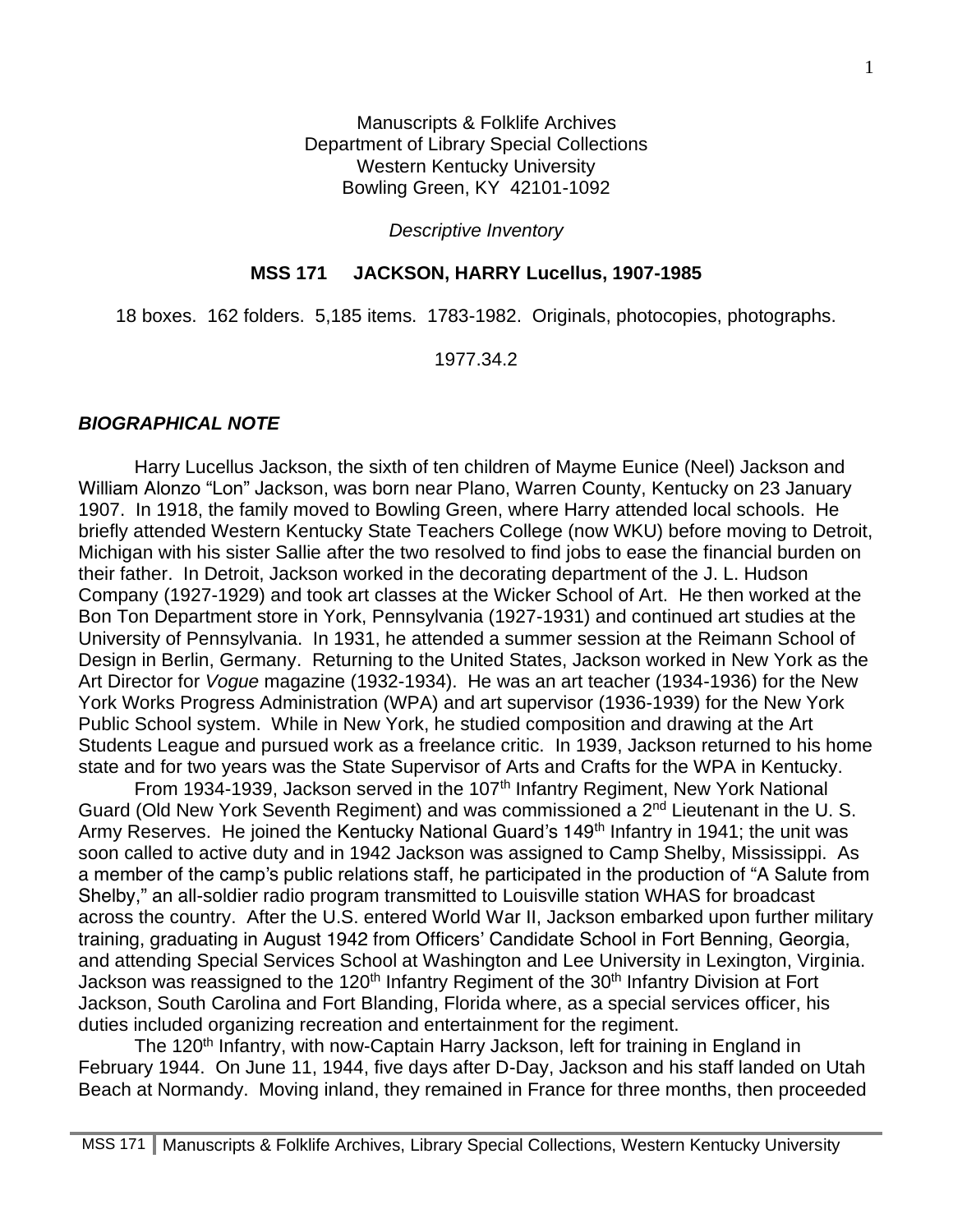into Germany via Belgium and the Netherlands. As the war neared its end, Jackson and his staff were busy with many tasks beyond the organization of recreational facilities, including operating the post exchange; delivering and collecting ballots for the 1944 presidential election; composing press releases and a regimental history; and preparing applications for decorations. They were also enlisted to assist in the burial of war dead and to care for the masses of displaced persons and prisoners of war. Jackson was awarded the Bronze Star in January 1945. His other decorations included the Croix de Guerre and the Belgian Fourragère.

After V-E Day, Jackson served occupation duty in Germany and took libraries and language courses in Paris and Grenoble, France. Reassigned to the 76<sup>th</sup> Division in July 1945 and subsequently to the 79<sup>th</sup> Division, he returned to the United States in November 1945. Discharged from active duty early in 1946 with the rank of Major, Jackson remained in the U.S. Army Officers' Reserve Corps until 1953. He continued to work in special services, recreation and public relations at Outwood Veterans Hospital near Dawson Springs, Kentucky (1946- 1947), and at a veterans hospital near Brecksville, Ohio (1947-1951). In January 1952, Jackson became Director of Public Relations for the Lubrizol Corporation, a maker of specialty chemicals and lubricants in Cleveland, Ohio. On 20 February 1952 he married Evelyn Pearson Minshall, the daughter of Cleveland lawyer William E. Minshall and the sister of Congressman William E. Minshall, Jr.

Jackson's role as President of the Lubrizol Foundation (1965-1972) led his involvement with many community boards, colleges, and local and national arts and cultural organizations such as the Cleveland Museum of Art; the Cleveland Museum of Natural History; the Cleveland Society for the Blind; the Cleveland Institute of Music; the Western Reserve Historical Society; the Boy Scouts; the National Council on Philanthropy; the J. P. Morgan Library; and the Presidential Advisory Board, Commission for the Arts, John F. Kennedy Center for the Performing Arts. Jackson was active in local Republican committees and several Cleveland clubs, an avid collector of art, books, and antiques, and an admired host. He and Evelyn were popular presences in the city's social, cultural and philanthropic circles.

Diagnosed with bone cancer in December 1966, Evelyn died on 23 February 1969. Jackson retired from Lubrizol in February 1972, and in 1977 he moved back to Bowling Green, Kentucky, where he gave his expertise and support to the area's arts and cultural organizations. Harry Jackson died on 30 June 1985 and is interred in Bowling Green's Fairview Cemetery.

#### *BIBLIOGRAPHIC NOTES*

The Collection.

Nancy Disher Baird, "'To Lend You My Eyes. . .': The World War II Letters of Special Services Officer Harry Jackson," *Register of the Kentucky Historical Society*, v. 88 (Summer 1990): 287-317.

Harry L. Jackson, *Some Descendants of John and Elizabeth Cummins Jackson in Kentucky* (CS71.J13 1976)

William Neel Jackson, *Jacksons of Kentucky, Their Ancestors and Descendants*  (CS71.J13 1982)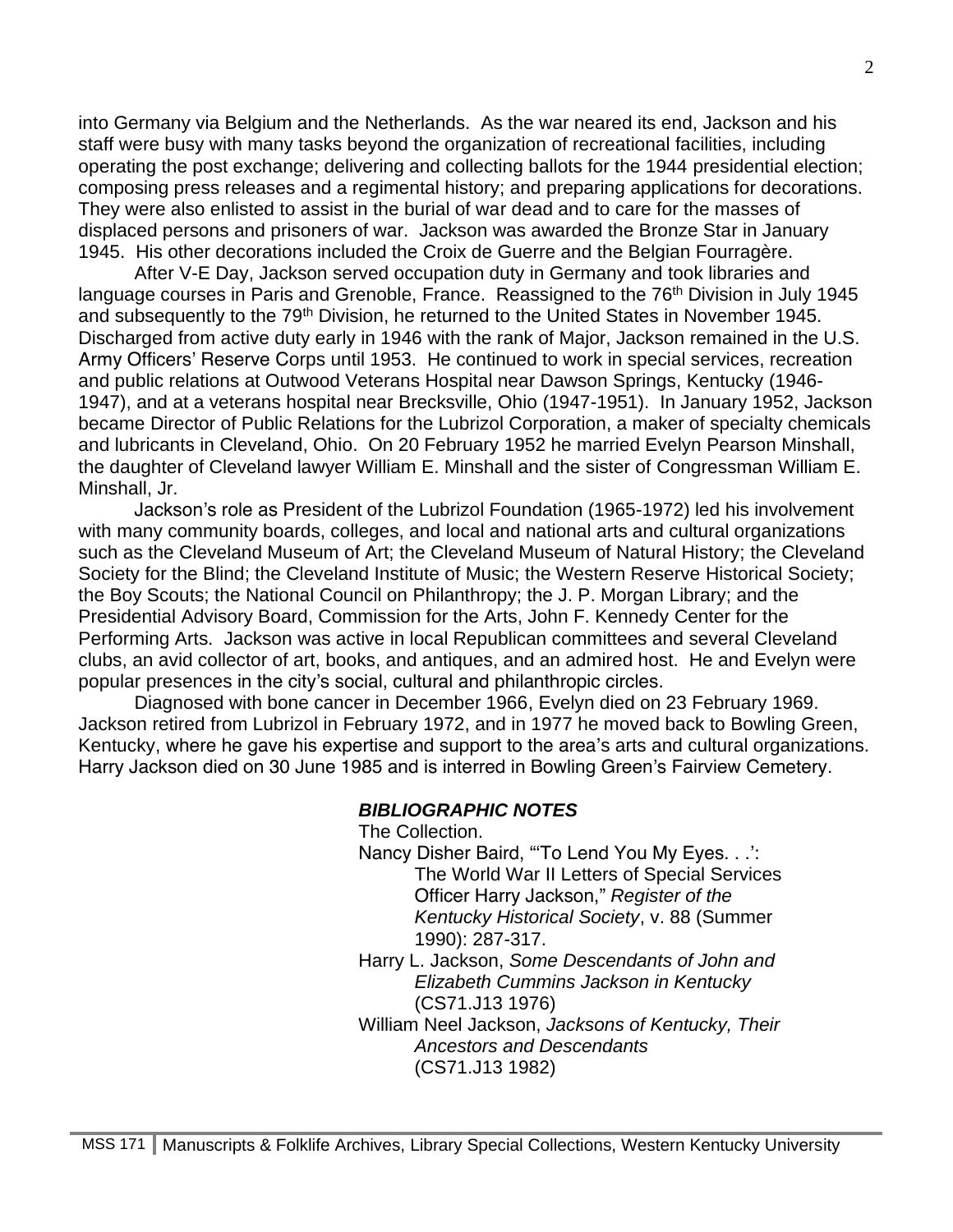### *COLLECTION NOTE*

This collection consists of the correspondence and papers of Harry L. Jackson and his family. The collection can be divided into four main sections:

- Jackson's military correspondence, papers and photograph albums (Boxes 1-4);
- Jackson's post-military correspondence and papers, both personal and professional (Boxes 5-13);
- Genealogical research on the Jackson and related families (Boxes 14-15); and
- Papers and photographs of Jackson's wife Evelyn's family, the Minshalls (Boxes 16-18).

Boxes 1-4 document in detail Jackson's military career, beginning with his National Guard service and continuing though his service in World War II and in the U.S Army Reserve, including his work in Special Services at two veterans' hospitals after the war. Of particular value in this collection (Boxes 2 and 4) is Jackson's correspondence with family, friends and fellow soldiers during World War II, and albums of his photographs made during his tour of Europe. In letters to his sister Sallie Doud and her husband in Detroit, Michigan (Box 2, Folder 2), and to his parents (Box 2, Folder 7) and sisters Bernice Jackson (Box 2, Folder 6) and Juanita Durbin (Box 2, Folder 11) in Bowling Green, Jackson vividly describes his work and conditions in England, France, Belgium, the Netherlands and Germany. He details the plight of civilians, with whom he frequently interacts, and of refugees; the bombings and destruction; German atrocities and his hatred of the Nazis; and the contrast between the charm and beauty of Europe and the physical and mental horrors of "total war." His artistic training is evident in the well-executed sketches of castles, cathedrals, chateaus, and other features of European life that adorn some of the letters. He mails home souvenirs, including currency, jewelry and cigars; he also refers to a captured German flag (Box 2, Folder 6) for sister Bernice to display in the dress store in which she works. Jackson also maintains a warm correspondence with friends he makes in connection with his service in England and the Netherlands. Letters from British friends, including Captain Ivor Stewart-Liberty and his daughter Susan Cowdy (Box 2, Folders 8- 10) illuminate life on the English home front both during and after the war, as do letters from the Bergstein family in the Netherlands (Box 2, Folder 12). Jackson's letters from Grenoble, France, where he obtains leave to study after VE Day (Box 2, Folders 2, 6), paint a detailed portrait of his surroundings. Also of interest is a poem Jackson was inspired to write after finding a photograph of a young Nazi soldier (Box 2, Folder 2), and his March 1945 application (Box 1, Folder 5) to marry Frances Perret, an American woman working in Europe whom he had known for several years; the marriage never took place, he later claimed, because the Army withheld permission (Box 2, Folder 5). Jackson's photograph albums (Box 4) include postcard images from Europe as well as many photographs of friends, fellow soldiers, buildings, streetscapes, and scenes of destruction; he made a few small snapshots of the Buchenwald concentration camp (Box 2, Folder 2 and Box 4, Folder 6).

Boxes 5-13 contain Jackson's general personal and professional correspondence, almost all created after he returned to the United States following World War II. It shows him developing a wide range of personal interests, friends and colleagues as he joins the Lubrizol Corporation, marries, travels around the world, and becomes involved in many church, social, cultural and philanthropic pursuits. He maintains contact with some of his fellow Army friends, corresponds with siblings, nieces and nephews and with wife Evelyn's family and friends, and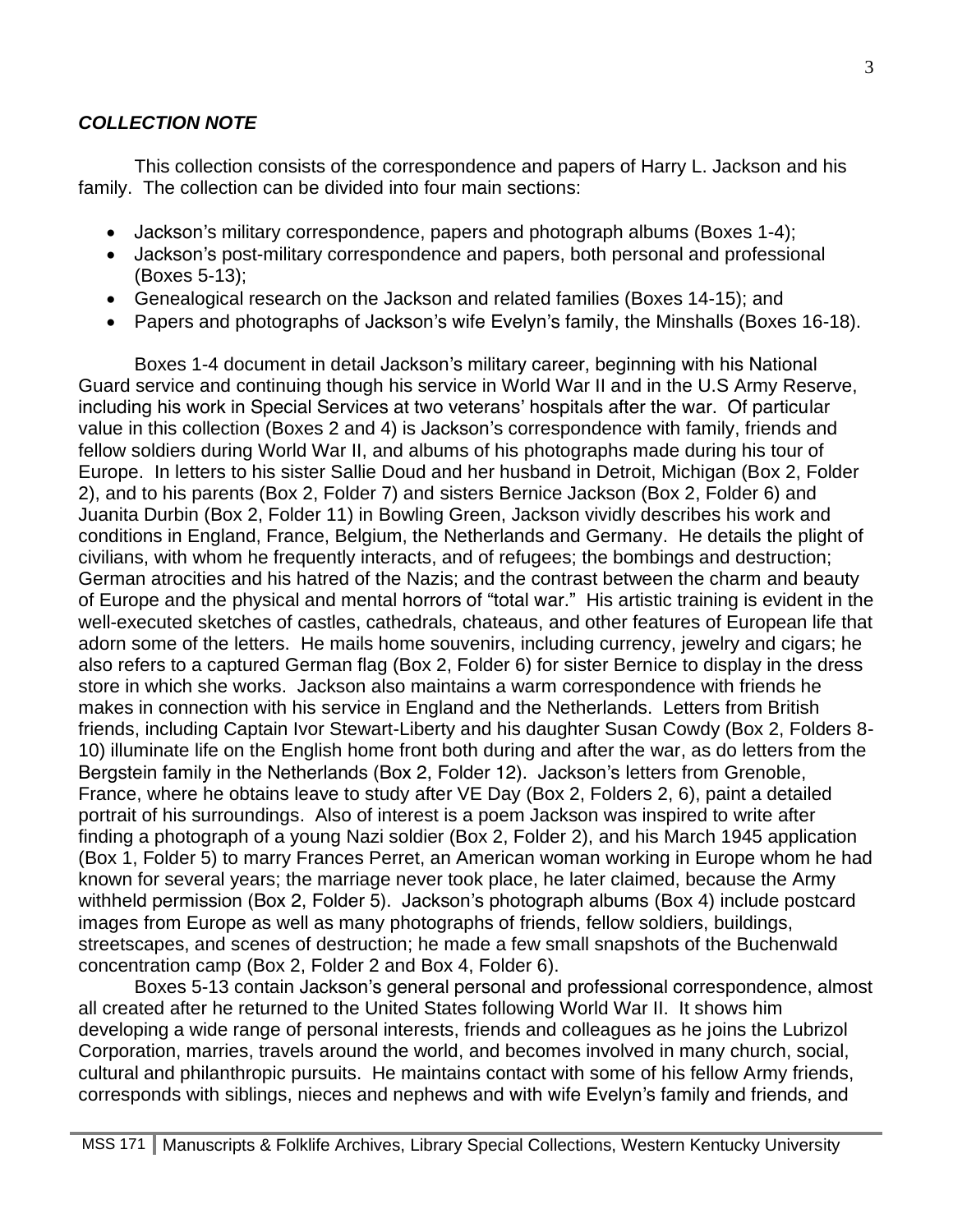becomes involved in state and local Republican politics. He pursues his interest in collecting books, art and antiques, gives lectures from time to time, and receives many notes of appreciation for various kindnesses and for hosting parties and receptions. After Evelyn's death, he receives many condolence letters, most of which are collected separately (Box 16, Folder 2). In 1965, Jackson begins a lengthy correspondence with Mahendra "Max" Chinai, a graduate of an Ohio college and a Bombay, India businessman; both Max and his family write him affectionately over the years. In 1969, while in India, Jackson meets a young Indian man, Melville O'Connor, who is anxious to come to the United States. In 1970, after Jackson purchases a large home at Bratenahl on Lake Erie, Melville comes to live with him, study, and find a suitable profession. A lengthy correspondence ensues with Melville's parents in India, who respond to Jackson's reports on Melville with news of their lives and the political situation in their homeland. Melville himself also writes frequently after he departs in 1973, his marriage to an American woman at an end, and searches for a suitable place to emigrate, finally remarrying and settling in Ireland. Also of interest are letters of Jackson's nephew, William B. "Bernard" Durbin (Box 6, Folder 6; Box 7, Folder 1) after he arrives in Southeast Asia in 1964 as an adviser to the Vietnamese Army. After Jackson retires and moves to Bowling Green, his correspondence reflects his continuing interest in travel, society, arts and cultural organizations and in Western Kentucky University; he makes numerous gifts to WKU and also serves as an adjunct professor.

Boxes 14-15 contain mostly genealogical research and related correspondence, much of which formed the basis of Jackson's book *Some Descendants of John and Elizabeth Cummins Jackson in Kentucky*. Some original family records are included, particularly papers of the Barnett family (Box 15, Folder 3).

Box 16 contains materials relating to the family of Jackson's wife, Evelyn Pearson Minshall. Of particular interest (Folder 6) are Civil War letters of Evelyn's grandfather Thaddeus A. Minshall, who saw service in Kentucky, Tennessee and Georgia with the 33<sup>rd</sup> Ohio Infantry. Like Harry Jackson many years later, he mourns the destructiveness of war. He also reports on the outcome of battles at Chattanooga, Tennessee and Resaca, Georgia, and describes in some detail the execution of a man near Murfreesboro, Tennessee for his role in the murder of "an old Union man near Nashville." A letter from Evelyn's father William E. Minshall (Folder 7) appears to relate to his arrival at a large camp (probably Camp Alger in Virginia) during the Spanish-American War; later in life, as mayor of East Cleveland, Minshall corresponds with John D. Rockefeller about acquiring a tract of land for a hospital.

Papers of Evelyn's aunt India Minshall (Boxes 17-18) include information about the creation of her prestigious collection of Imperial Russian art objects. Her collecting began about 1934 with a visit to New York's Hammer Galleries, where she met Victor Hammer and Prince Mikhail Goundoroff and developed ongoing relationships with them. A shared interest in Russian art also appears to have led to a warm friendship between India and Hollywood fashion and costume designer Howard Greer. The bulk of her papers in this collection are letters written to her by Greer from 1957-1965 (Box 17, Folders 5-8; Box 18, Folders 1-6). Greer is a lively correspondent, sending long, mostly typed letters full of entertaining gossip, stories and witty observations. He writes of his work and home life, reading, friends, travel and social engagements, and supplies acid commentary about celebrities, clients and "rich people" of his acquaintance and with whom he and India share a fascination. At one of his showings, he introduces a dress called the "India M." (Box 17, Folder 7). Also included are copies of Greer's regular column in *California Apparel News* (Box 18, Folders 8-9), written after his retirement.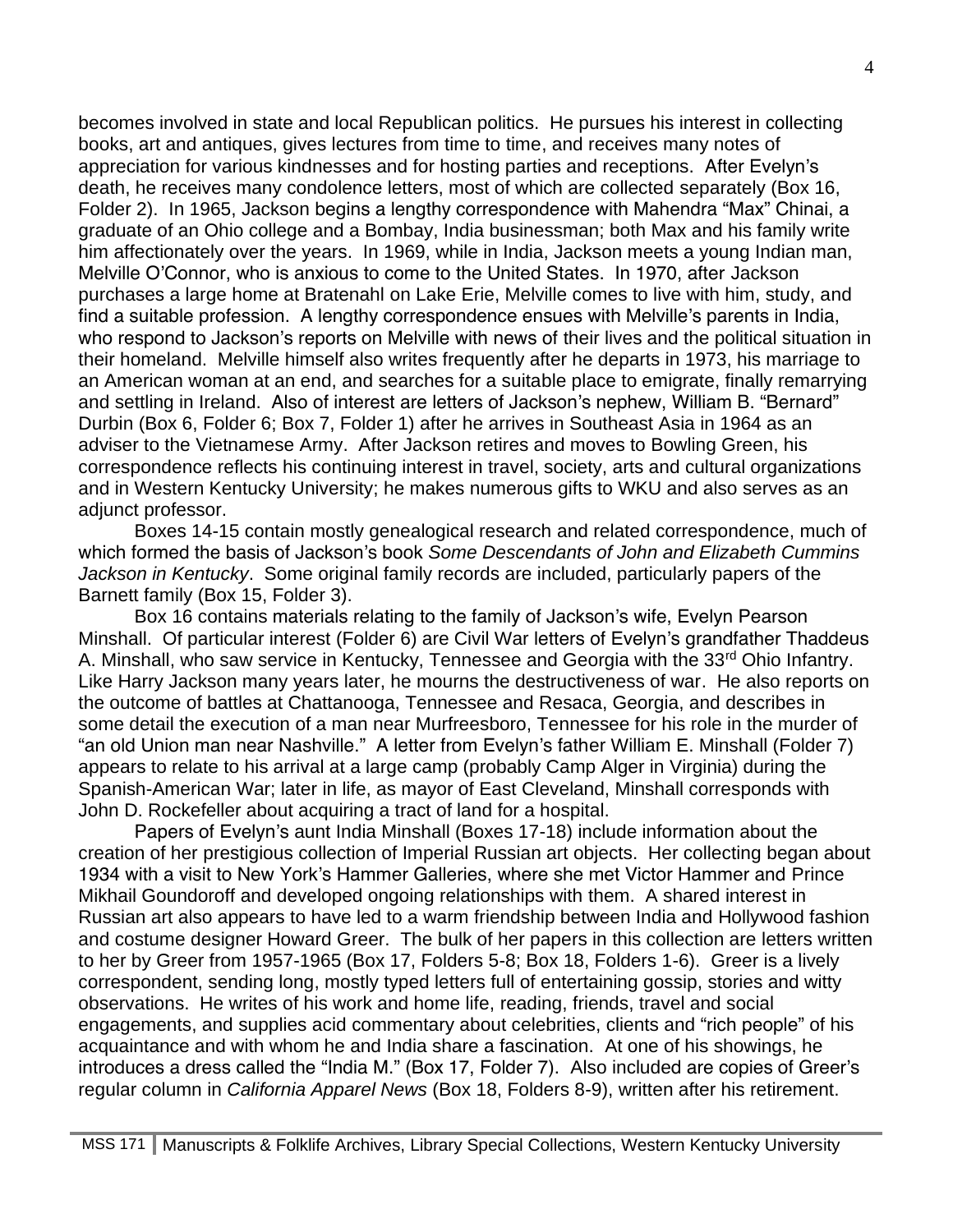## *SHELF LIST*

| <b>BOX1</b>         | <b>Inventory; Harry Jackson - Military</b><br><b>Papers</b>                                                                              | 1930-1960 | 282 items |
|---------------------|------------------------------------------------------------------------------------------------------------------------------------------|-----------|-----------|
| Folder 1            | Inventory and separation sheets                                                                                                          |           | 3 items   |
| Folder <sub>2</sub> | 149th Infantry, Kentucky National<br>Guard - Orders, etc.                                                                                | 1930-1945 | 42 items  |
| Folder 3            | 107th Infantry, New York National Guard<br>- Programs, certificates, orders, etc.                                                        | 1935-1960 | 43 items  |
| Folder 4            | Fort Benning, Georgia - Infantry School<br>- Officer Candidates course schedules                                                         | 1942      | 13 items  |
| Folder 5            | 120th Infantry Regiment, 30th Infantry<br>Division - Fort Jackson, S.C. and Camp<br>Blanding, Fla. - Orders, etc.                        | 1942-1946 | 29 items  |
| Folder <sub>6</sub> | Description of Jackson's work as<br>Regimental Special Service Officer,<br>120th Infantry Regiment, 30th Infantry<br>Division, 1942-1946 | n.d.      | 1 item    |
| Folder 7            | 76th Infantry Division - Orders, etc.                                                                                                    | 1945      | 18 items  |
| Folder 8            | Army Effects Bureau - Baggage claims                                                                                                     | 1945-1946 | 6 items   |
| Folder 9            | Massachusetts to Fort Knox, Ky. travel -<br>Personnel and train information                                                              | 1945-1946 | 6 items   |
| Folder 10           | Army Reserve Corps Service - Orders,<br>correspondence, extension course<br>materials, etc.                                              | 1945-1950 | 48 items  |
| Folder 11           | Jackson's correspondence as chief of<br>Special services at Outwood, Kentucky<br>and Brecksville, Ohio, Veterans Hospitals               | 1946-1951 | 40 items  |
| Folder 12           | Army Reserve Corps Service - Orders,<br>correspondence, etc.                                                                             | 1951-1960 | 33 items  |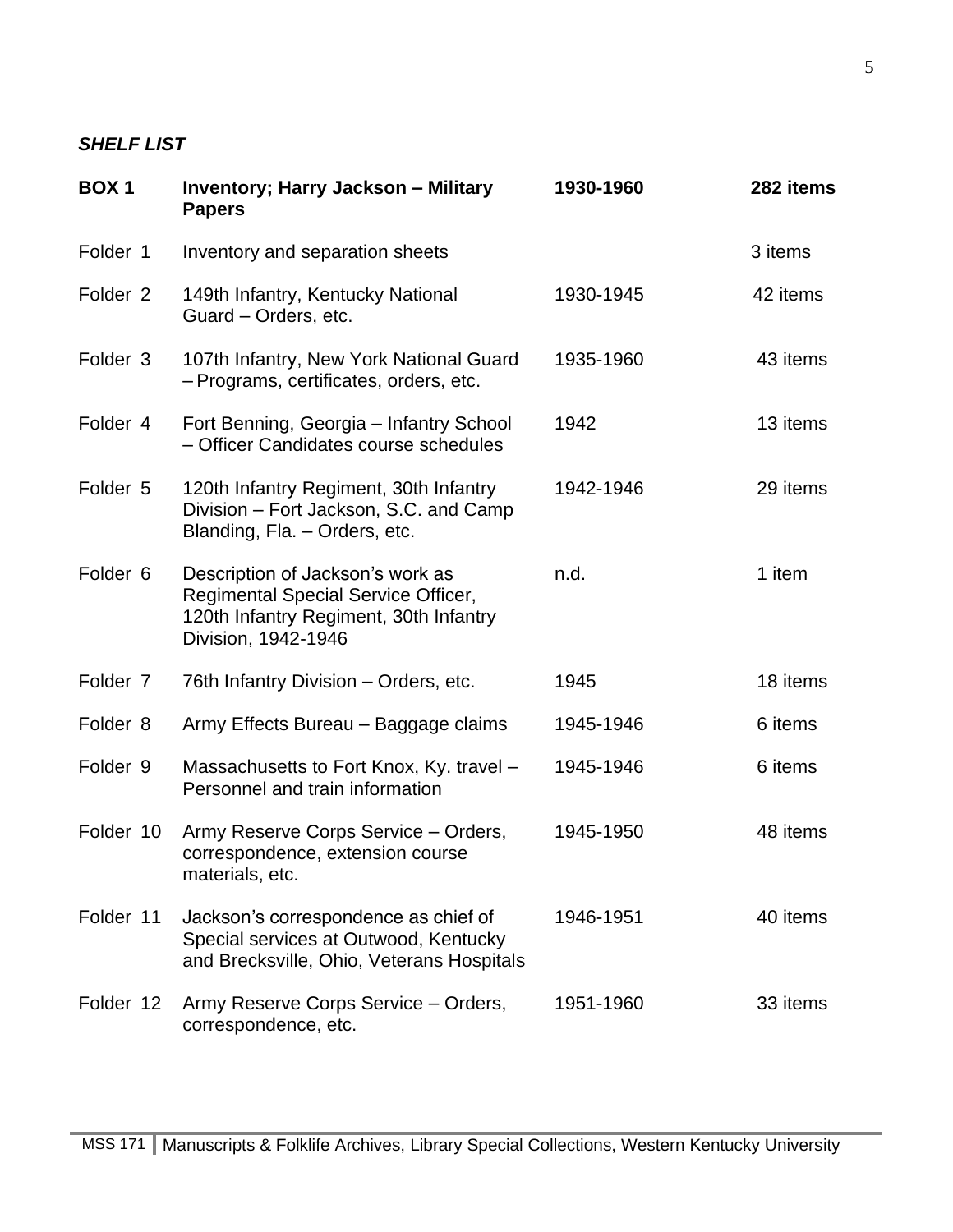| <b>BOX 2</b>        | Harry Jackson - World War II<br><b>Correspondence and Papers</b>                                | 1926-1958       | 284 items      |
|---------------------|-------------------------------------------------------------------------------------------------|-----------------|----------------|
| Folder 1            | Scrapbook – Miscellaneous clippings<br>(society news, etc.)                                     | 1926-1939       | 1 item; 97 pp. |
| Folder <sub>2</sub> | Letters to sister Sallie & related items                                                        | 1940-1945       | 57 items       |
| Folder <sub>3</sub> | World War II - Clippings relating to<br>Jackson                                                 | 1941-1951       | 7 items        |
| Folder 4            | World War II - Poems, drawings, photos,<br>postcards, clippings, currency, various<br>keepsakes | 1941-1945       | 28 items       |
| Folder 5            | Correspondence with armed services<br>friends                                                   | 1942-1953       | 43 items       |
| Folder <sub>6</sub> | Letters to sister Bernice; letter to Bernice<br>from nephew Richard Jackson                     | 1942-1945       | 41 items       |
| Folder <sub>7</sub> | Letters to parents and family; letter to<br>mother from son John; letter to father              | 1943-1945       | 32 items       |
| Folder 8            | Letters from British and other friends<br>(World War II and postwar)                            | 1944-1953       | 18 items       |
| Folder 9            | Letters from Capt. Stewart-Liberty,<br>Buckinghamshire, England                                 | 1944-1950       | 12 items       |
| Folder 10           | Letters from Susan Cowdy, daughter of<br>Capt. Stewart-Liberty                                  | 1944-1953       | 9 items        |
| Folder 11           | Letters to sister Juanita                                                                       | 1944            | 4 items        |
| Folder 12           | Correspondence, chiefly from Bergstein<br>family in the Netherlands                             | 1945-1955, n.d. | 28 items       |
| Folder 13           | Col. John L. Bates - Newspaper clipping<br>and resume                                           | 1958            | 2 items        |
| Folder 14           | Photo of unidentified two-star general;<br>painting by H. T. Millar, a Warren, Ohio<br>artist   | n.d.            | 2 items        |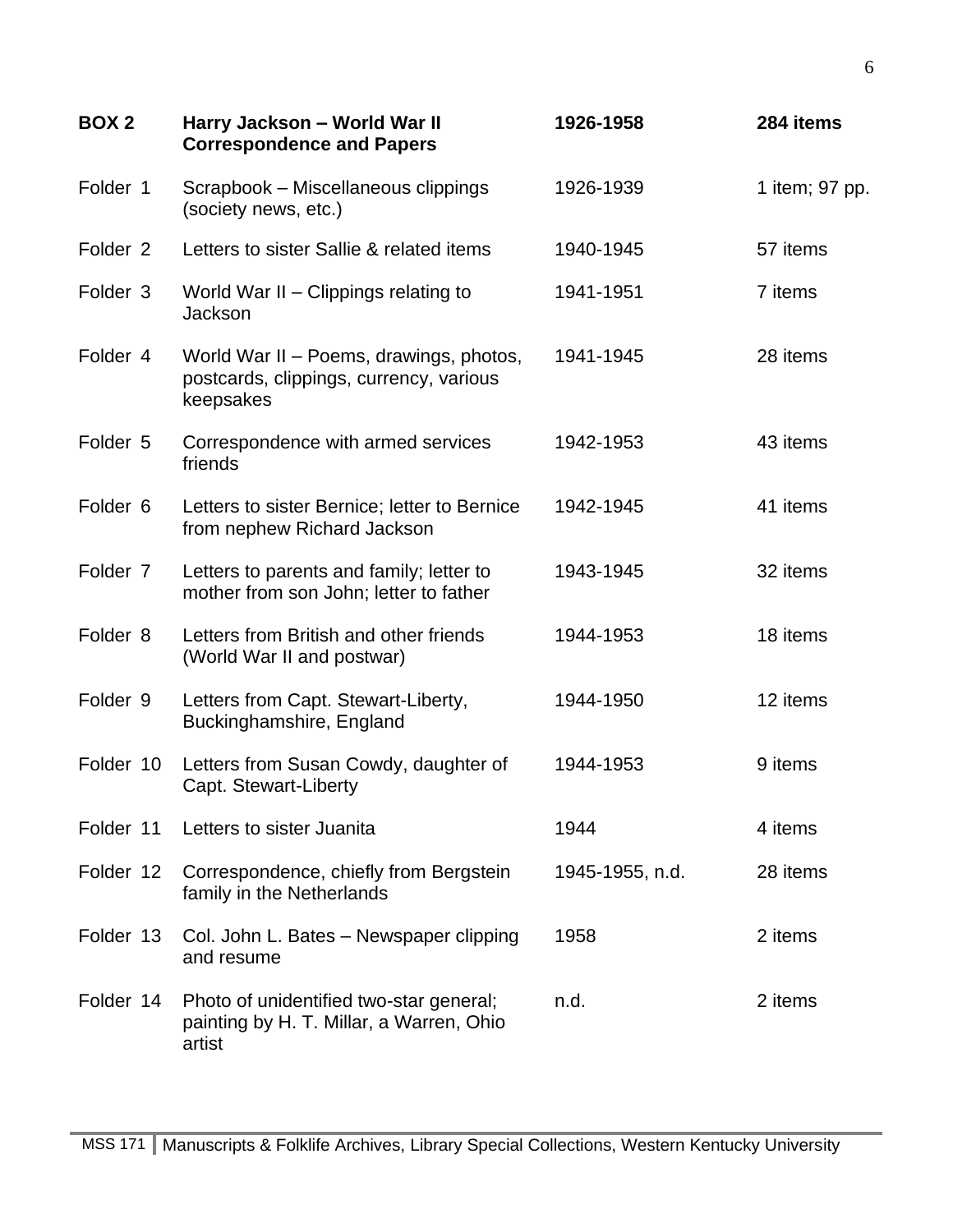| BOX <sub>3</sub>    | Harry Jackson - Miscellaneous<br><b>Military Papers</b>                                                                                                               | 1941-1967       | 105 items |
|---------------------|-----------------------------------------------------------------------------------------------------------------------------------------------------------------------|-----------------|-----------|
| Folder 1            | 30th Infantry Division Association -<br><b>Reunion materials</b>                                                                                                      | 1947-1967       | 64 items  |
| Folder <sub>2</sub> | <b>30th Division News</b>                                                                                                                                             | 1950-1963       | 18 items  |
| Folder <sub>3</sub> | Radio scripts – "Salute from Shelby,"<br>military radio show broadcast from<br>Louisville, Kentucky                                                                   | 1941            | 20 items  |
| Folder 4            | "History of the One Hundred Twentieth<br>Infantry," by George M. Tuttle (pp. 1-119)                                                                                   | 1944-1945       | 2 items   |
| Folder <sub>5</sub> | "History of the One Hundred Twentieth<br>Infantry," by George M. Tuttle (pp. 120-248)                                                                                 | 1945            | 1 item    |
| BOX 4               | Harry Jackson - World War II Photo<br><b>Albums</b>                                                                                                                   | 1944-1953       | 153 items |
| Folder 1            | World War II photo album--with poem,<br>letter, loose photos, postcards, etc.<br>(from B4, F5); letter from Belgian<br>correspondent                                  | 1944-1953       | 24 items  |
| Folder <sub>2</sub> | "Photograph album from My World<br>War II tour of duty in Europe" -<br>items found loose in the photo album<br>(from B4, F6)                                          | 1944-1945, n.d. | 38 items  |
| Folder 3            | Photographs taken by Jackson on<br>occupational duty in Germany<br>(from B4, F7)                                                                                      | 1945            | 10 items  |
| Folder 4            | World War II photo album - Loose photos<br>(from B4, F8)                                                                                                              | 1944, n.d.      | 77 items  |
| Folder 5            | World War II photo album - England,<br>France, Netherlands, Belgium, Germany                                                                                          | 1944-1945       | 1 item    |
| Folder <sub>6</sub> | World War II photo album, from tour of duty<br>in Europe while serving with the 120th<br>Infantry of the 30th Infantry Division as<br><b>Special Services Officer</b> | 1945            | 1 item    |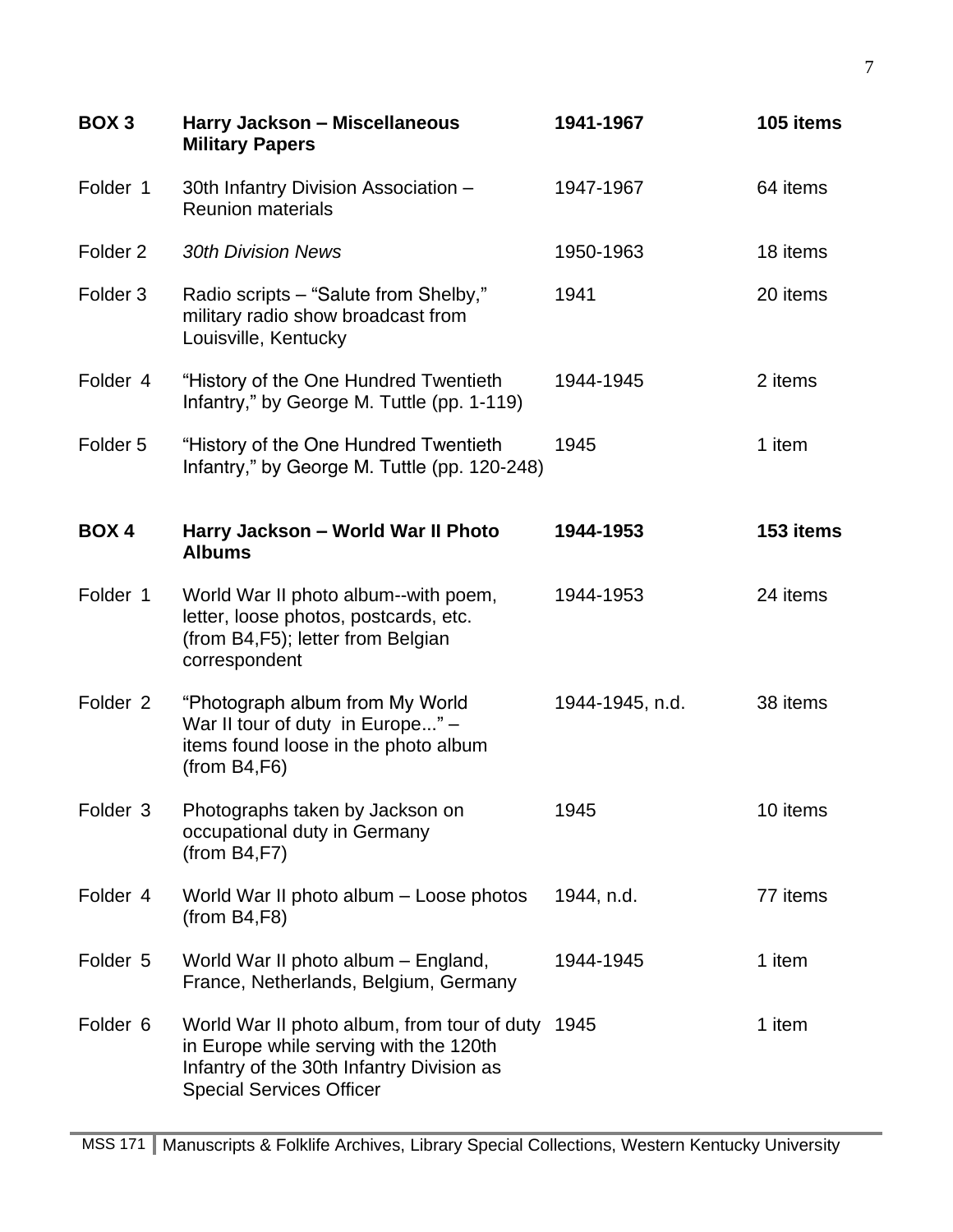| Folder 7            | World War II photo album - Germany               | 1945           | 1 item    |
|---------------------|--------------------------------------------------|----------------|-----------|
| Folder 8            | World War II photo album                         | n.d.           | 1 item    |
| BOX <sub>5</sub>    | Harry Jackson - General<br><b>Correspondence</b> | 1936-1959      | 490 items |
| Folder 1            | Correspondence                                   | 1936-1953      | 129 items |
| Folder <sub>2</sub> | Correspondence                                   | 1954           | 33 items  |
| Folder 3            | Correspondence                                   | 1955           | 91 items  |
| Folder 4            | Correspondence                                   | 1956           | 41 items  |
| Folder 5            | Correspondence                                   | 1957           | 68 items  |
| Folder <sub>6</sub> | Correspondence                                   | 1958           | 70 items  |
| Folder <sub>7</sub> | Correspondence                                   | 1959           | 58 items  |
|                     |                                                  |                |           |
| BOX <sub>6</sub>    | Harry Jackson - General<br>Correspondence        | 1960-1964      | 430 items |
| Folder 1            | Correspondence                                   | Jan.-June 1960 | 74 items  |
| Folder <sub>2</sub> | Correspondence                                   | July-Dec. 1960 | 54 items  |
| Folder 3            | Correspondence                                   | Jan.-June 1961 | 73 items  |
| Folder 4            | Correspondence                                   | July-Dec. 1961 | 66 items  |
| Folder 5            | Correspondence                                   | Jan.-Dec. 1962 | 93 items  |
| Folder <sub>6</sub> | Correspondence                                   | 1963-1964      | 70 items  |
| <b>BOX7</b>         | Harry Jackson - General<br><b>Correspondence</b> | 1965-1969      | 661 items |
| Folder 1            | Correspondence                                   | 1965           | 91 items  |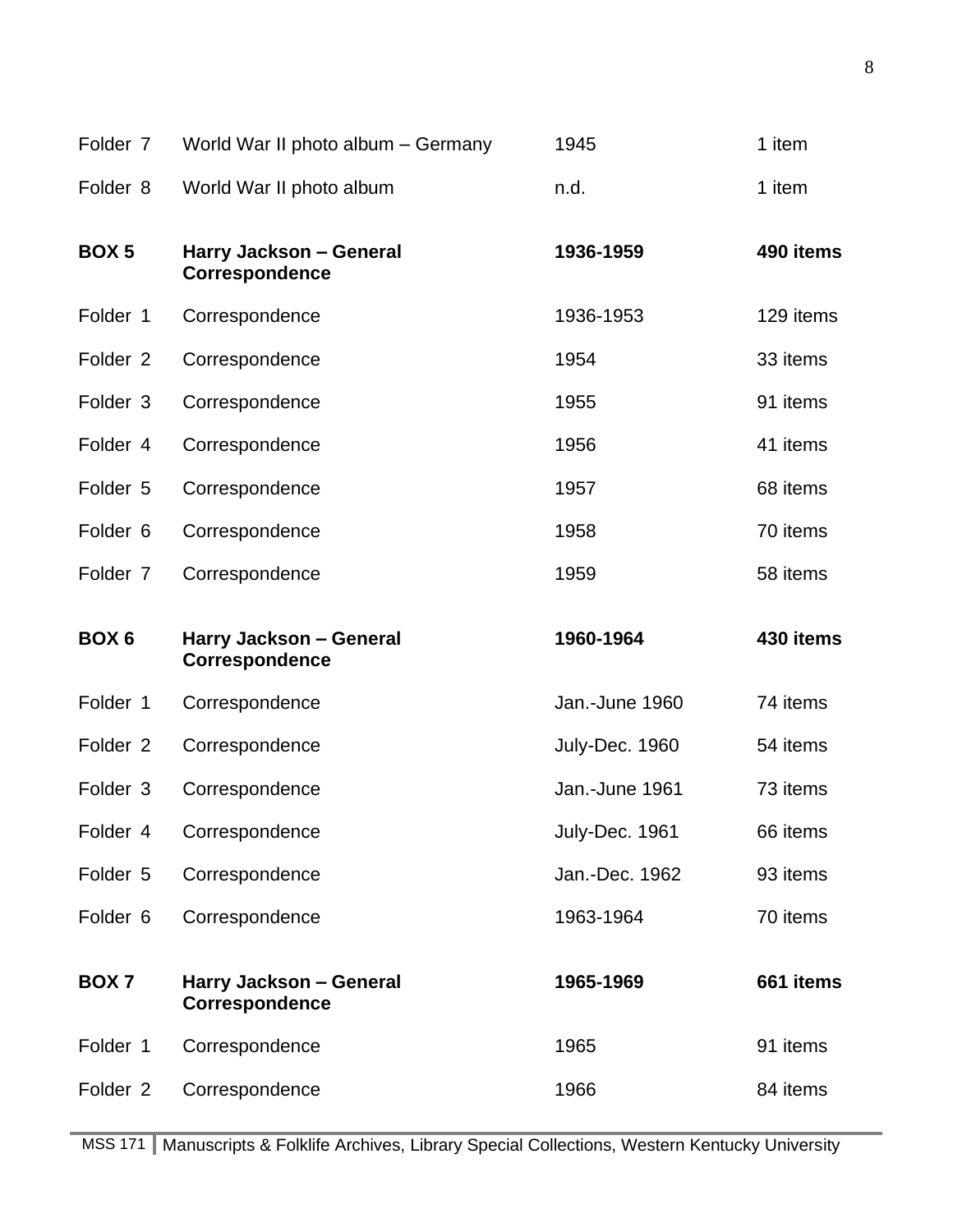| Folder 3            | Correspondence                            | Jan.-June 1967        | 43 items  |
|---------------------|-------------------------------------------|-----------------------|-----------|
| Folder 4            | Correspondence                            | July-Dec. 1967        | 70 items  |
| Folder 5            | Correspondence                            | Jan.-June 1968        | 84 items  |
| Folder 6            | Correspondence                            | July-Dec. 1968        | 73 items  |
| Folder 7            | Correspondence                            | Jan.-June 1969        | 89 items  |
| Folder 8            | Correspondence                            | July-Dec. 1969        | 127 items |
| BOX <sub>8</sub>    | Harry Jackson - General<br>Correspondence | 1970-1972             | 560 items |
| Folder 1            | Correspondence                            | Jan.-May 1970         | 90 items  |
| Folder <sub>2</sub> | Correspondence                            | June-Dec. 1970        | 125 items |
| Folder 3            | Correspondence                            | Jan.-Aug. 1971        | 106 items |
| Folder 4            | Correspondence                            | Sept.-Dec. 1971       | 69 items  |
| Folder 5            | Correspondence                            | Jan.-June 1972        | 70 items  |
| Folder <sub>6</sub> | Correspondence                            | July-Dec. 1972        | 100 items |
| BOX <sub>9</sub>    | Harry Jackson - General<br>Correspondence | 1973-1974; n. d.      | 351 items |
| Folder 1            | Correspondence                            | Jan.-April 1973       | 71 items  |
| Folder <sub>2</sub> | Correspondence                            | May-August 1973       | 67 items  |
| Folder 3            | Correspondence                            | Sept.-Dec. 1973       | 58 items  |
| Folder 4            | Correspondence                            | Jan.-Aug. 1974        | 74 items  |
| Folder 5            | Correspondence                            | Sept.-Dec. 1974; n.d. | 81 items  |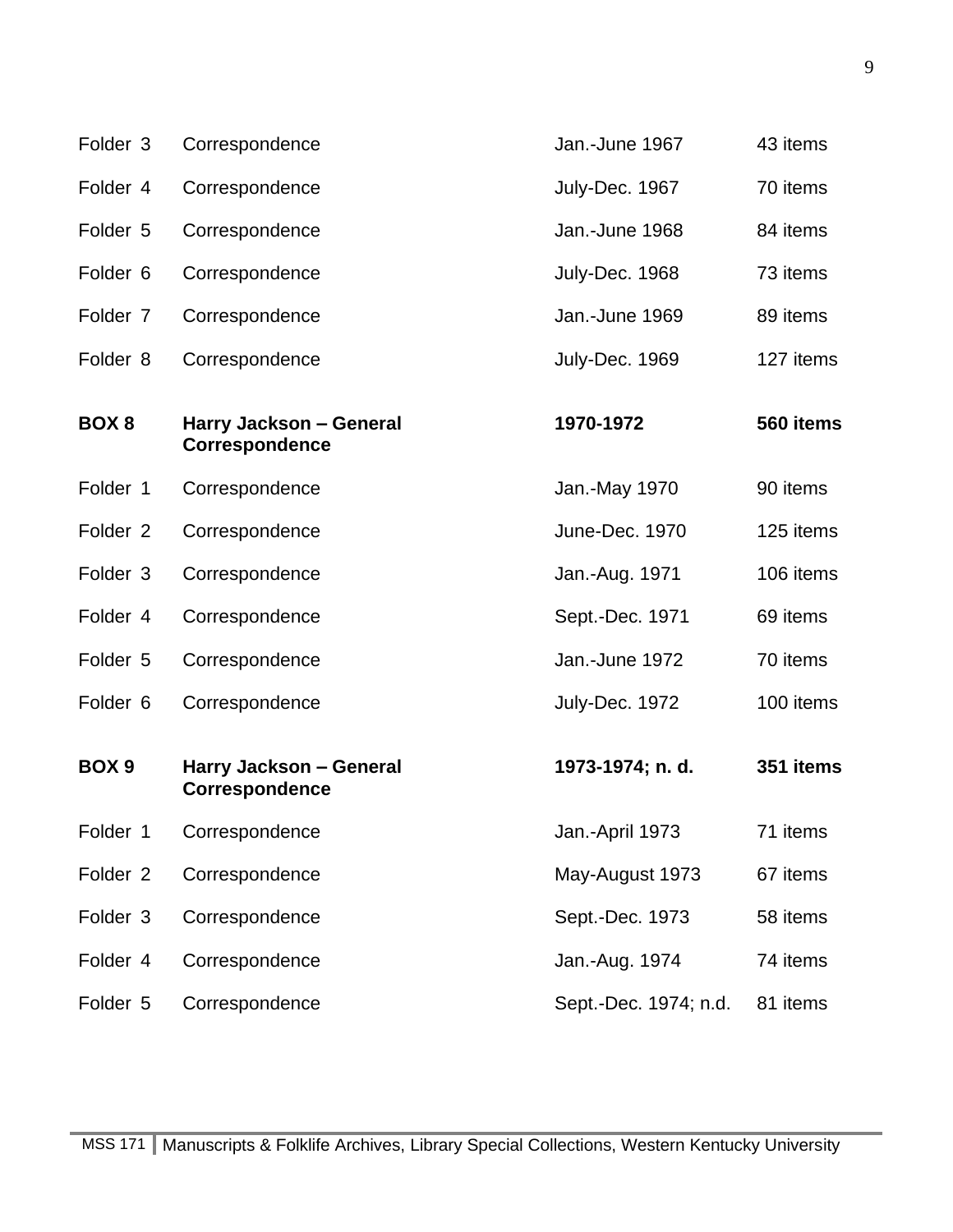| <b>BOX 10</b>       | Harry Jackson - General<br>Correspondence                                                           | 1975-1980; n. d.     | 402 items |
|---------------------|-----------------------------------------------------------------------------------------------------|----------------------|-----------|
| Folder 1            | Correspondence                                                                                      | 1975                 | 65 items  |
| Folder <sub>2</sub> | Correspondence                                                                                      | 1976                 | 64 items  |
| Folder 3            | Correspondence                                                                                      | Jan.-Sept. 1977      | 58 items  |
| Folder 4            | Correspondence                                                                                      | Oct.-Dec. 1977; n.d. | 24 items  |
| Folder 5            | Correspondence                                                                                      | Feb.-June 1978       | 53 items  |
| Folder <sub>6</sub> | Correspondence                                                                                      | July-Dec. 1978; n.d. | 52 items  |
| Folder 7            | Correspondence                                                                                      | Jan.-Aug. 1979       | 56 items  |
| Folder 8            | Correspondence                                                                                      | Sept. 1979-1980      | 30 items  |
| <b>BOX 11</b>       | Harry Jackson - Correspondence with<br><b>Individuals and Institutions; Lubrizol</b><br>Corporation | 1921-1981; n. d.     | 323 items |
| Folder 1            | VIP correspondence - Various military<br>officers, politicians, executives, etc.                    | 1941-1964; n.d.      | 118 items |
| Folder <sub>2</sub> | VIP correspondence – Various politicians,<br>executives, etc.                                       | 1965-1978            | 40 items  |
| Folder 3            | Correspondence - Mahendra "Max" Chinai                                                              | 1965-1978            | 53 items  |
| Folder 4            | Inaugural invitations, Christmas cards,<br>and campaign telegram - Richard Nixon                    | 1969; n.d.           | 5 items   |
| Folder 5            | Correspondence - Herman Pirchner, Jr.                                                               | 1969-1972            | 24 items  |
| Folder <sub>6</sub> | Correspondence - Joe Dudley Downing                                                                 | 1980                 | 5 items   |
| Folder 7            | Letter to friends recounting events<br>of 1981                                                      | 1981                 | 1 item    |
| Folder 8            | Correspondence – Western Kentucky<br><b>University</b>                                              | 1952-1979            | 52 items  |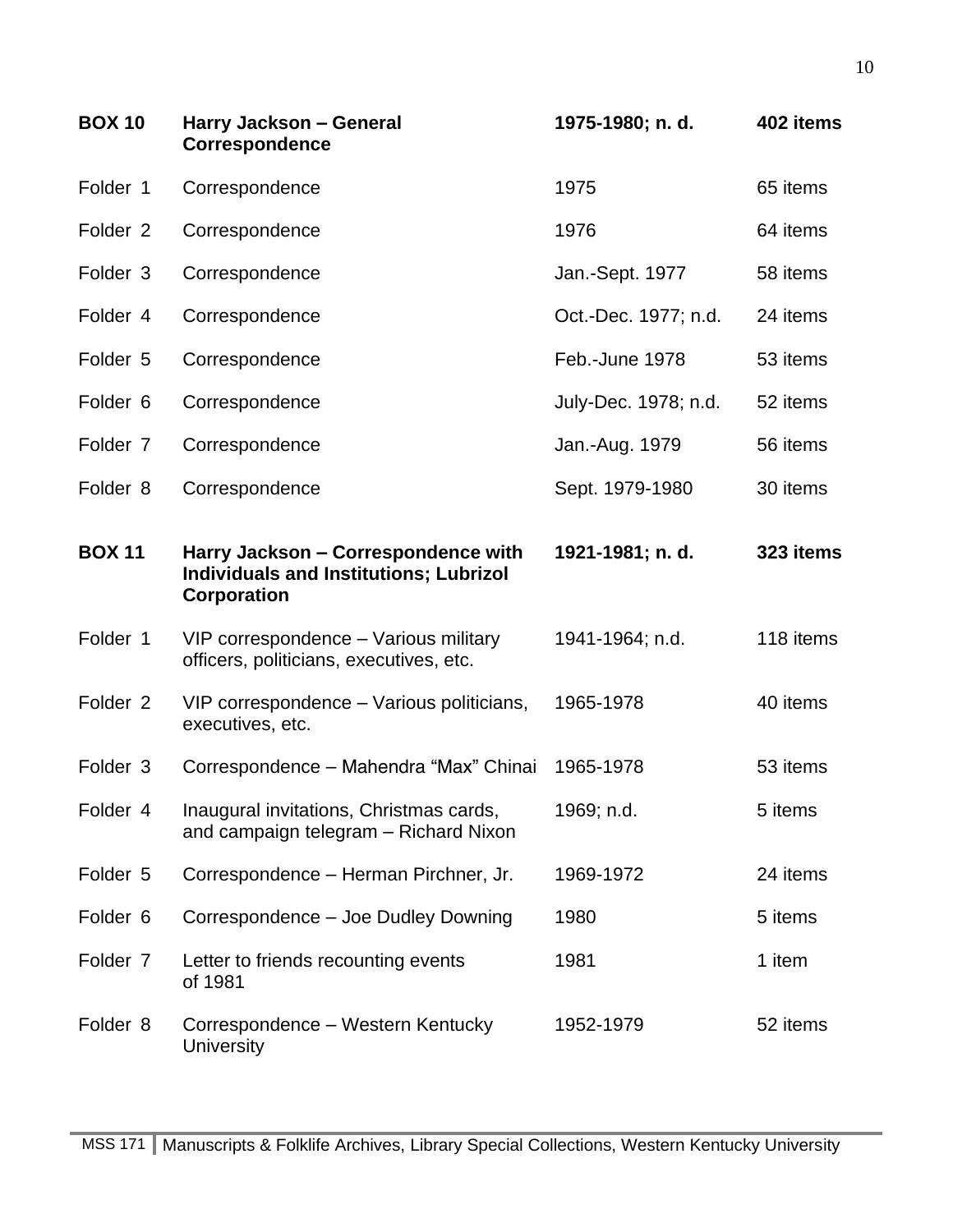| Folder 9            | Correspondence - Murray State<br>University                                                                       | 1975-1979        | 8 items   |
|---------------------|-------------------------------------------------------------------------------------------------------------------|------------------|-----------|
| Folder 10           | Ethel Wallace - Éva Gauthier portrait                                                                             | 1921-1965        | 15 items  |
| Folder 11           | Lubrizol Corporation manuscript written<br>by Nat Howard for Cleveland Plain<br><b>Dealer and Cleveland Press</b> | 1968             | 1 item    |
| Folder 12           | "History of the Lubrizol Corporation" -<br>Draft                                                                  | n.d.             | 1 item    |
| <b>BOX 12</b>       | Harry Jackson - Employment Records,<br>Speeches, Newspaper Clippings, etc.                                        | 1930-1979, n. d. | 113 items |
| Folder 1            | Security questionnaires and attachments<br>(military service, residences, education<br>data, etc.)                | 1930-1955        | 10 items  |
| Folder <sub>2</sub> | <b>Employment records</b>                                                                                         | 1938-1952        | 24 items  |
| Folder 3            | V. A. - Medical, dental claims                                                                                    | 1946-1952        | 7 items   |
| Folder 4            | Military Order of the World Wars -<br><b>Cleveland Chapter</b>                                                    | 1954-1979        | 12 items  |
| Folder 5            | Veterans of the Seventh Regiment<br>- Newsletters                                                                 | 1956-1965        | 4 items   |
| Folder <sub>6</sub> | Speech - "Migration To The Ohio Territory" 1958                                                                   |                  | 1 item    |
| Folder 7            | Speech - "The Challenge for the Public<br><b>Relations Man In Politics"</b>                                       | 1960             | 1 item    |
| Folder <sub>8</sub> | Biographical material and clippings<br>concerning Harry Jackson                                                   | 1950-1993        | 46 items  |
| Folder 9            | Newspaper clippings - Miscellaneous                                                                               | 1969-1973, n.d.  | 5 items   |
| Folder 10           | Photographs - Harry Jackson; Melville<br>O'Connor(?)                                                              | n.d.             | 3 items   |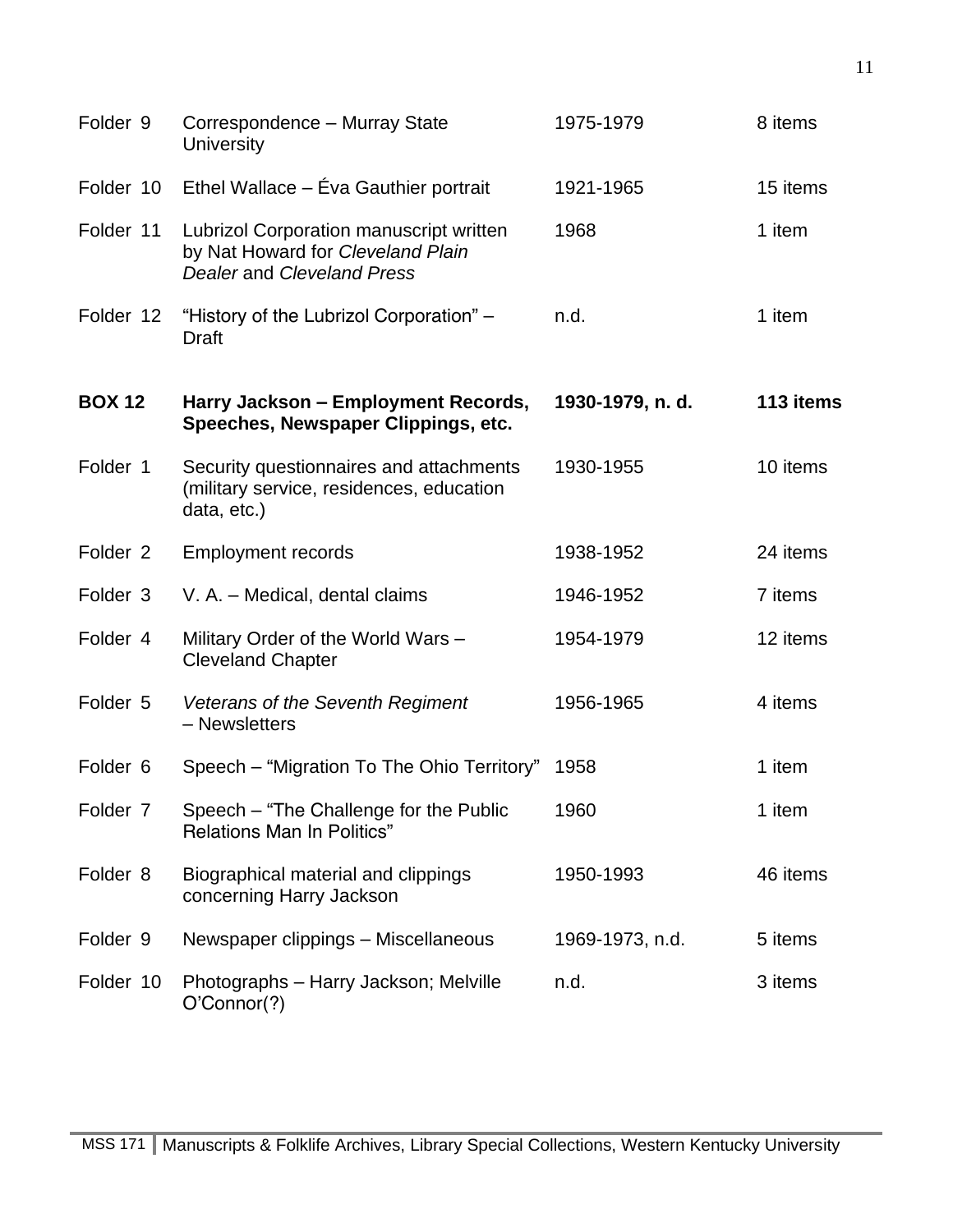| <b>BOX 13</b>       | Harry Jackson - Travel; Clubs,<br><b>Societies, Committees</b>                                                              | 1952-1977       | 114 items |
|---------------------|-----------------------------------------------------------------------------------------------------------------------------|-----------------|-----------|
| Folder 1            | Europe - Travel                                                                                                             | 1972            | 2 items   |
| Folder <sub>2</sub> | China - Travel                                                                                                              | 1973            | 5 items   |
| Folder 3            | France, Italy, and England - Travel                                                                                         | 1975            | 3 items   |
| Folder 4            | Intown Club trip to Washington                                                                                              | 1974-1975       | 9 items   |
| Folder 5            | Miscellaneous travel itineraries                                                                                            | 1962-1975       | 4 items   |
| Folder 6            | The English Speaking Union - Clippings,<br>miscellaneous                                                                    | 1970-1977       | 7 items   |
| Folder 7            | <b>Western Reserve Historical Society</b>                                                                                   | 1967-1974       | 4 items   |
| Folder <sub>8</sub> | Cleveland Society for the Blind                                                                                             | 1971            | 2 items   |
| Folder <sub>9</sub> | <b>Filson Club</b>                                                                                                          | 1952-1953       | 2 items   |
| Folder 10           | <b>Cleveland Citizens Committee for</b><br>Veterans' Day Naturalization Celebration<br>(Citizenship Committee of Cleveland) | 1954-1955, n.d. | 11 items  |
| Folder 11           | Union Club of Cleveland                                                                                                     | 1968            | 16 items  |
| Folder 12           | Ohio Bicentennial Commission,<br><b>American Revolution</b>                                                                 | 1970            | 6 items   |
| Folder 13           | Wine and Food Society of Cleveland                                                                                          | 1971            | 4 items   |
| Folder 14           | Metropolitan Club (New York)                                                                                                | 1961-1963       | 11 items  |
| Folder 15           | <b>Cleveland Museum of Art</b>                                                                                              | 1966-1976       | 5 items   |
| Folder 16           | Advisory Committee on the Arts (John<br>F. Kennedy Center for the Performing Arts)                                          | 1969-1971       | 13 items  |
| Folder 17           | Membership cards, certificates                                                                                              | 1966, n.d.      | 10 items  |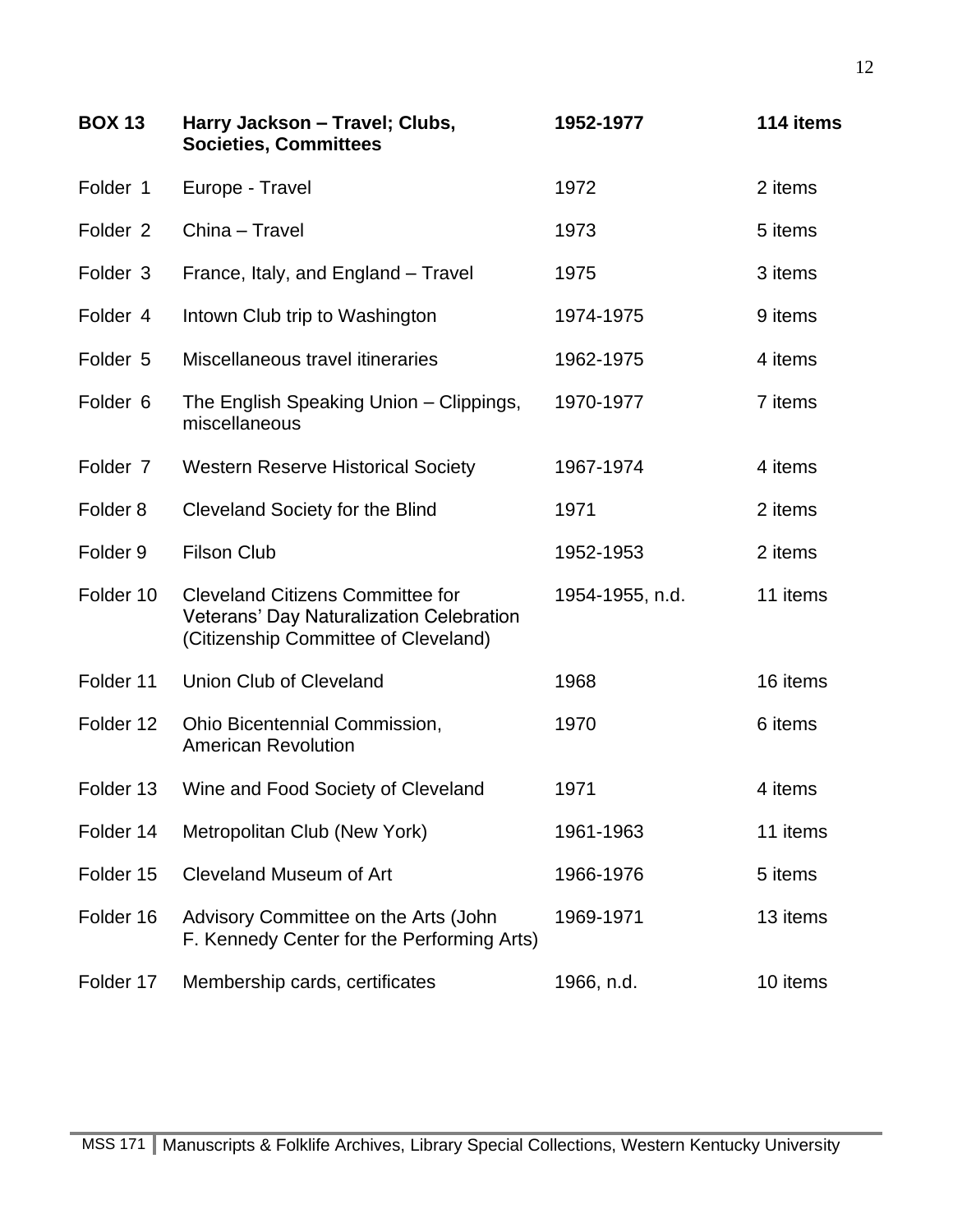| <b>BOX 14</b>       | <b>Genealogy &amp; Family Research</b>                                                                                                                                                  | 1783-1979       | 62 items  |
|---------------------|-----------------------------------------------------------------------------------------------------------------------------------------------------------------------------------------|-----------------|-----------|
| Folder 1            | <b>Sumner County, Tennessee Court</b><br>minutes (Campbell, Neel families)                                                                                                              | 1788-1805       | 1 item    |
| Folder <sub>2</sub> | "Cal Coon Kirby," by Harry Jackson;<br>associated Kirby family research                                                                                                                 | n.d.            | 4 items   |
| Folder <sub>3</sub> | Campbell, Madison, Allcock families                                                                                                                                                     | 1783-1979, n.d. | 12 items  |
| Folder 4            | Jackson, Mulkey; "The Strange Career of<br>the Rev. Philip Mulkey" by Floyd Mulkey                                                                                                      | n.d.            | 2 items   |
| Folder <sub>5</sub> | Neel and associated families                                                                                                                                                            | 1880-1961       | 19 items  |
| Folder <sub>6</sub> | <b>Ruble family</b>                                                                                                                                                                     | 1979            | 1 item    |
| Folder <sub>7</sub> | Skaggs, Smith families                                                                                                                                                                  | 1906, n.d.      | 3 items   |
| Folder <sub>8</sub> | Wiatt/Wyatt, Barnett, Lambert families                                                                                                                                                  | 1958-1979       | 20 items  |
|                     |                                                                                                                                                                                         |                 |           |
| <b>BOX 15</b>       | Jackson & Barnett Families - Genealogy 1806-1982                                                                                                                                        |                 | 166 items |
| Folder 1            | Fayette J. Jackson                                                                                                                                                                      | 1904-1920       | 3 items   |
| Folder <sub>2</sub> | Jackson family                                                                                                                                                                          | 1966-1978, n.d. | 18 items  |
| Folder <sub>3</sub> | Barnett family - Misc. legal papers                                                                                                                                                     | 1808-1859       | 64 items  |
| Folder 4            | Barnett family - Misc. legal papers                                                                                                                                                     | 1806-1854       | 19 items  |
| Folder 5            | <b>Barnett family</b>                                                                                                                                                                   | 1957-1982, n.d. | 12 items  |
| Folder <sub>6</sub> | Depositions (typescripted) regarding land<br>at Pitmans Creek and Pitman Station,<br>Green County, Kentucky (Rhea, Abney,<br>et al. vs. Andrew Barnett, et al., Green<br>Circuit Court) | 1787-1835       | 41 items  |
| Folder <sub>7</sub> | Barnett Branches, vol. 1, nos. 1,3,4                                                                                                                                                    | 1977-1978       | 3 items   |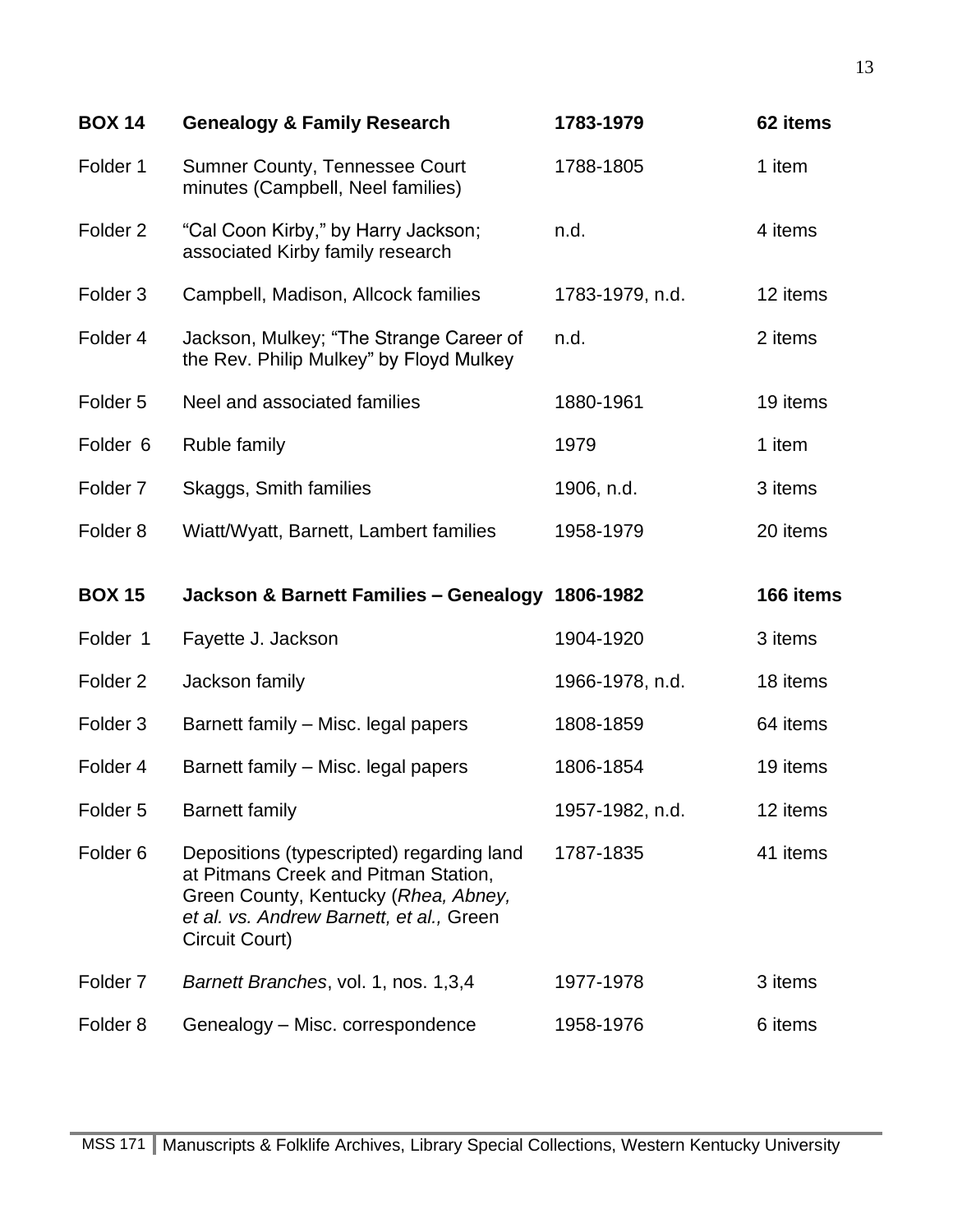| <b>BOX 16</b>       | Evelyn (Minshall) Jackson;<br><b>Minshall Family</b>                      | 1867-1969; n. d. | 137 items |
|---------------------|---------------------------------------------------------------------------|------------------|-----------|
| Folder 1            | Evelyn Minshall Jackson -<br>Correspondence; obituary                     | 1932-1969; n.d.  | 13 items  |
| Folder <sub>2</sub> | Evelyn Minshall Jackson -<br>Condolence letters on death                  | 1969             | 66 items  |
| Folder <sub>3</sub> | Minshall family - History (11 pp.)                                        | 1867             | 1 item    |
| Folder 4            | Minshall family – List of family papers<br>presented to Filson Club       | 1953             | 1 item    |
| Folder <sub>5</sub> | Jane Wayland letter to Addison Pearson                                    | 1837             | 1 item    |
| Folder <sub>6</sub> | Thaddeus A. Minshall - Correspondence<br>and biographical sketch          | 1860-1906        | 20 items  |
| Folder <sub>7</sub> | William E. Minshall, Sr. - Correspondence                                 | 1898-1920        | 9 items   |
| Folder <sub>8</sub> | Minshall family - Photographs                                             | n.d.             | 9 items   |
| Folder <sub>9</sub> | Sells family - Photographs                                                | 1913-1932, n.d.  | 16 items  |
| Folder 10           | Minshall family? - Photograph album                                       | n.d.             | 1 item    |
| <b>BOX 17</b>       | India Minshall - Correspondence, etc.                                     | 1928-1977        | 212 items |
| Folder 1            | Biographical data, writings, clippings                                    | 1928-1977        | 13 items  |
| Folder <sub>2</sub> | Russian collection data, including "The<br>Story of My Russian Cabinet"   | 1939-1943, n.d.  | 6 items   |
| Folder <sub>3</sub> | Grand Duke Alexander – Letter to Prince<br><b>Mikhail Goundoroff</b>      | 1930             | 1 item    |
| Folder 4            | Princess Olga Shirinsky-Shikhmatoff-<br>Watercolors on note cards, letter | 1958, n.d.       | 21 items  |
| Folder <sub>5</sub> | <b>Letters from Howard Greer</b>                                          | 1957-1958        | 41 items  |
| Folder <sub>6</sub> | Letters from Howard Greer                                                 | 1959             | 42 items  |
| Folder <sub>7</sub> | Letters from Howard Greer                                                 | 1960             | 54 items  |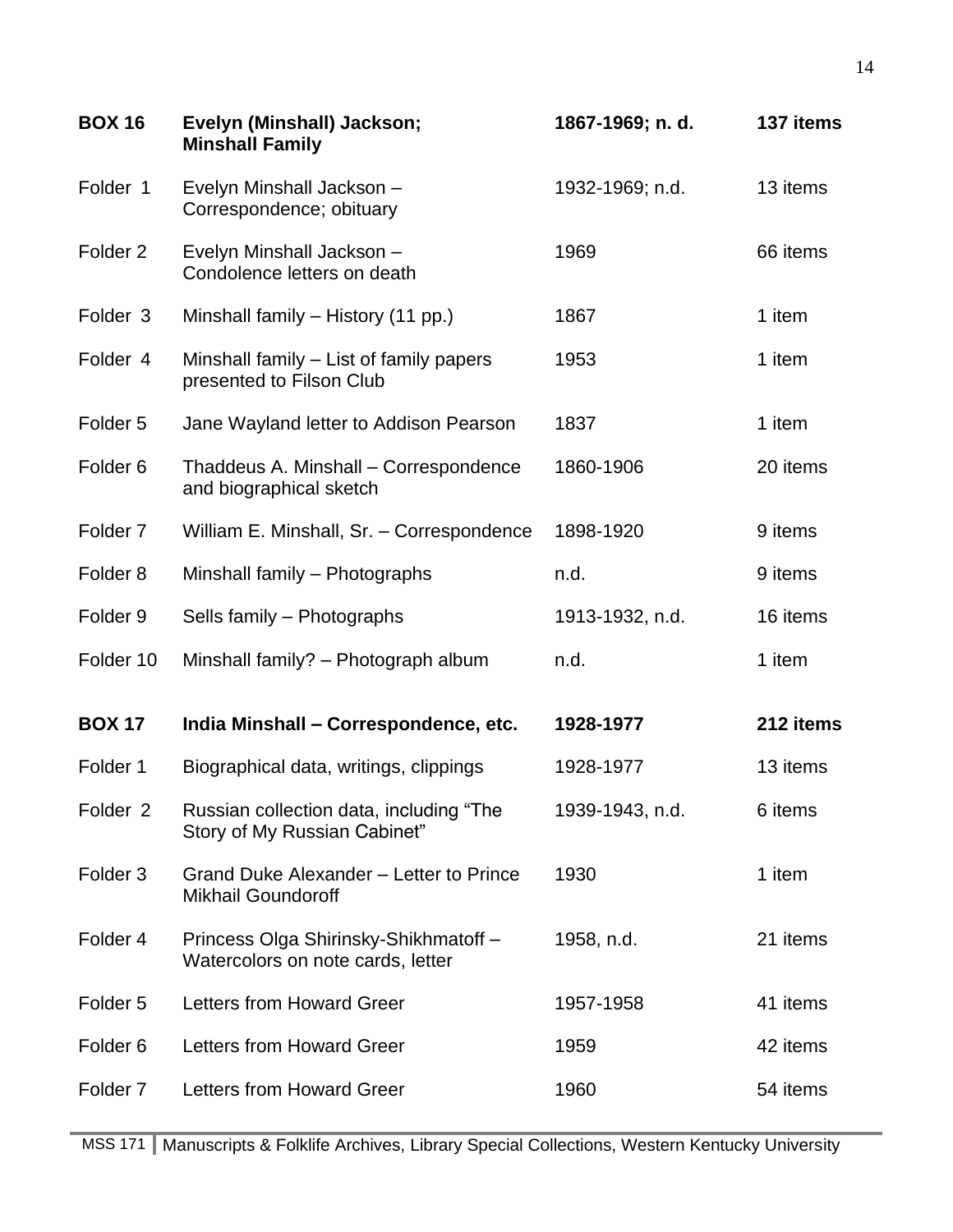| Folder <sub>8</sub> | <b>Letters from Howard Greer</b>                                                             | Jan.-May 1961  | 34 items  |
|---------------------|----------------------------------------------------------------------------------------------|----------------|-----------|
| <b>BOX 18</b>       | India Minshall - Correspondence, etc.                                                        | 1961-1966      | 340 items |
| Folder 1            | Letters from Howard Greer                                                                    | June-Dec. 1961 | 33 items  |
| Folder <sub>2</sub> | <b>Letters from Howard Greer</b>                                                             | 1962           | 45 items  |
| Folder <sub>3</sub> | Letters from Howard Greer                                                                    | 1963           | 34 items  |
| Folder 4            | <b>Letters from Howard Greer</b>                                                             | 1964           | 37 items  |
| Folder <sub>5</sub> | Letters from Howard Greer                                                                    | 1965           | 23 items  |
| Folder <sub>6</sub> | Christmas greetings from Howard Greer<br>with photographs of 10 Ennismore<br>Gardens, London | 1965?          | 1 item    |
| Folder <sub>7</sub> | Howard Greer - Harry Jackson<br>correspondence; photograph of Greer                          | 1965-1966      | 6 items   |
| Folder <sub>8</sub> | Howard Greer's weekly articles in<br>California Apparel News                                 | 1962-1964      | 100 items |
| Folder 9            | Howard Greer's weekly articles in<br>California Apparel News                                 | 1964-1965      | 59 items  |
| Folder 10           | Howard Greer residence, Sepulveda,<br>California - Photographs                               | n.d.           | 2 items   |

## *BIBLIOGRAPHIC RECORD*

MSS JACKSON, Harry Lucellus, 1783-1982 171 1907-1985

> Correspondence and papers of Harry L. Jackson, a Warren County, Kentucky native and Cleveland, Ohio executive. Includes his World War II correspondence, genealogical research, and papers of his wife Evelyn's family, the Minshalls of Ohio. 18 boxes. 162 folders. 5,185 items. Originals, photocopies, photographs. 1977.34.2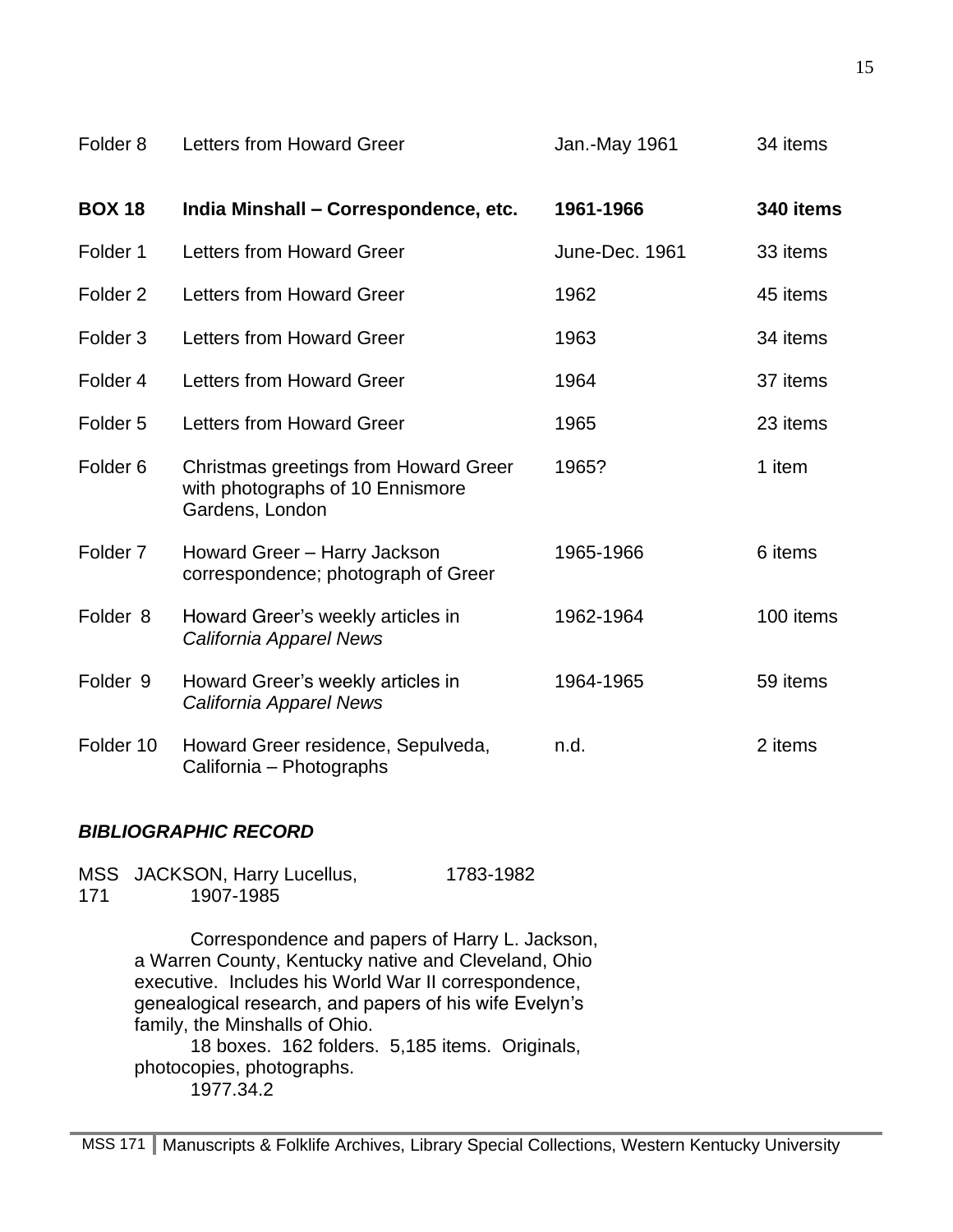### *SUBJECT ANALYTICS*

African Americans – Los Angeles – Comments about, 1961 B17, F8 Bankhead, Tallulah, 1902-1968 – Comments about, 1958  $B17,F5$ Barber, Samuel Osmond, II, 1910-1981 – Correspondence B11, F2 Barker, Shirley, 1892-1981 – Comments about, 1962 B18, F2 Barnard, Christiaan Neethling, 1922-2001 – Correspondence B7, F1, 5 Barnard, Christiaan Neethling, 1922-2001 – Relating to B7, F4, 5 Barnett family – Relating to  $B5,F6$ ; B7, F2; B15, F3-7 Bates, John Livingston, 1910-1995 – Correspondence B5, F3, 6; B6, F1, 5; B7, F4, 5; B8, F3; B10,F8 Bates, John Livingston, 1910-1995 – Relating to  $B2$ , F13 Baxter, Anne, 1923-1985 – Comments about, 1960 B17, F7 Beattie, Paul, 1924-1988 B9, F5 Bergstein, Nico B2, F12 Bergstein, Nico – Photograph B4,F5 Bingham, George Barry, Sr., 1906-1988 B10, F8 Birks, Hammond Davies, 1896-1973 – Correspondence B2,F5,9; B5,F3,7; B6,F3; B11,F1 Birks, Hammond Davies, 1896-1973 – Photographs B2, F5; B4, F2, 4, 5 Birks, Hammond Davies, 1896-1973 – Relating to  $B2$ , F9 Birth announcements, 1954, 1956 B5, F2, 4 Blondin, Charles,  $1824-1897 -$  Comments about,  $1860$  B16, F6 Borowitz, Albert I., b. 1930 – Relating to  $B10,F1$ Bowling Green – Businesses – Thrifty Dress Shop – Photograph B2,F6 Brackett, Charles William, 1892-1969 – Relating to B17, F8; B18, F1 Cairn, Deirdre – Photographs B4,F5 Calvert, Margaret, 1860-1947 – Correspondence B1,F11; B5,F1 Campbell family  $-$  Relating to  $-B14,F1,3$ Camps – Maine Chance Farm,  $1934$  – Relating to B17, F1 Chinai, Mahendra M. "Max" – Correspondence B7,F1,2,5,7,8; B8,F1,3-5; B9,F2; B11,F3 Chinai, Mahendra M. "Max" – Relating to B7, F1; B9, F2, 5; B10, F6 Citizenship Committee of Cleveland – Relating to B5, F4; B13, F10 Civil defense – United States, 1942, 1952, 1954 – Relating to  $B2$ , F2; B5, F1, 2 Civil War, 1861-1865 – Campaigns, battles, military actions – Chattanooga, Tennessee, 1863 B16,F6 Civil War, 1861-1865 – Campaigns, battles, military actions – Resaca, Georgia, 1864 B16, F6 Civil War, 1861-1865 – Military life, 1861-1864 B16,F6 Civil War, 1861-1865 – Soldiers from – Ohio B16, F6 Civil War, 1861-1865 – Tennessee, 1863-1864 B16, F6 Connor, Benjamin Howe, 1878-1953 B2, F8 Consolation, 1969 B7,F7; B16,F2 Copland, Aaron, 1900-1990 – Correspondence B11, F2 Cowdy, Susan (Stewart-Liberty) 1914-1996 – Correspondence B2,F10; B5,F1 Cuba – Comments about, 1963 B6, F6 Davies, Marion, 1897-1961 – Comments about, 1958-1959 B17, F5, 6 Davis, Bette,  $1908-1989 -$  Comments about,  $1963 - B18$ , F3

16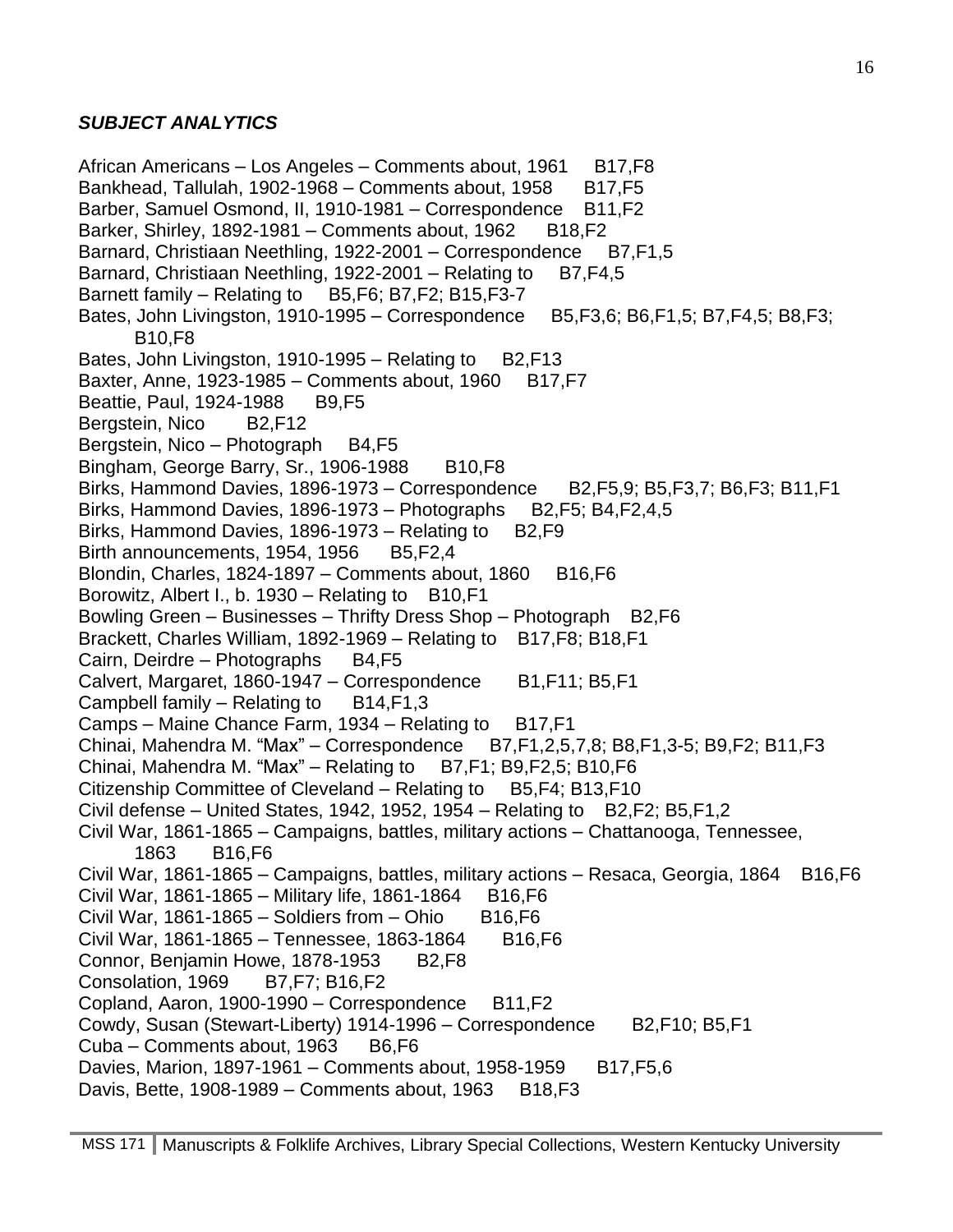Davis, Loyal Edward, 1896-1982 – Relating to  $B17,F8$ Deeds – Warren County, 1904 B15, F1 Doud, Sallie Elizabeth (Jackson), 1905-2003 – Correspondence B2,F2; B8,F1,2,4,5 Doud, Sallie Elizabeth (Jackson), 1905-2003 – Relating to B2, F2; B8, F1 Downing, Joseph Dudley, 1925-2007 B11, F6 Durbin, Joseph Leo, Jr., 1931-2018 B7, F6,8; B8, F3, 4 Durbin, Juanita (Jackson), 1910-2002 – Correspondence B2, F7, 11; B5, F5; B7, F1; B8, F1, 2, 6; B9,F1 Durbin, William Bernard, b. 1935 B6, F6; B7, F1, 4 Durbin, William Bernard, b. 1935 – Relating to  $B7, F1$ ; B8, F4 Elections and election campaigns,  $1944 -$  Comments about,  $1944 - B2$ ,  $F2$ ,  $7$ England – Travel and description, 1963-1965 B18, F3-5 England – Travel and description, 1972 B13,F1 "Epilogue to War" (Poem)  $B2$ , F4; B4, F2 Epitaphs B10,F8 Equator crossing, 1945 B2,F2 Excavations (Archaeology) – Ohio – Edwin Harness Mound – Photograph B10, F2 Excavations (Archaeology) – Ohio – Edwin Harness Mound – Relating to B10, F2 Fenton, Frank Leo, 1901-1972 – Relating to B17, F7, 8; B18, F2, 3 Fisher, George,  $1891-1960$  – Comments about,  $1960$  B17, F7 Fodor, Eugene Nicholas, Jr., 1950-2011 – Relating to B11,F2 Frelinghuysen, George Griswold, 1911-2004 – Relating to B17, F7, 8 Frontier Nursing Service – Relating to B7, F8; B8, F2; B10, F6 Gauthier, Éva, 1885-1958 – Relating to  $B11,F10$ Germany – Berlin – Travel and description, 1963 B18, F3 Glazer, Benjamin, 1888-1956 – Relating to  $B17,F7$ Goldwater, Barry Morris, 1909-1998 B11, F1 Göring, Hermann Wilhelm, 1893-1946 – Relating to  $B2$ , F2 Goundoroff, Mikhail Alexandrovitch, 1903-1979 – Correspondence B2, F8; B5, F1; B7, F2-4, 8; B8,F3-6; B9,F1,2,4,5; B10,F2,4; B17,F3 Green, Alice D. (Dunham), 1882-1977 B5,F1,2,5; B6,F6; B7,F1,6,8; B8,F1,3; B16,F2 Greenman, Frances Cranmer, 1890-1981 B17, F7 Greenman, Frances Cranmer, 1890-1981 – Relating to B17, F7 Greenwood, Clifford Norman "Cliff," 1910-1944 – Photograph B4,F2 Greenwood, Clifford Norman "Cliff," 1910-1944 – Relating to B2, F2, 11, 12 Greer, Howard Kenneth, 1896-1974 – Correspondence B17, F5-8; B18, F1-7 Greer, Howard Kenneth, 1896-1974 – Photographs B18, F4, 5, 7 Greer, Howard Kenneth, 1896-1974 – Relating to  $B18,F8-10$ Grider, Dorothy, 1915-2012 B10, F3 Hanby, Benjamin Russell, 1833-1867 – Relating to B8, F1 Harris, Jed, 1900-1979 – Comments about, 1960 B17, F7 Hearst Castle – San Simeon, California – Comments about, 1959 B17, F6 Hill, Virginia, 1916-1966 B18, F4 Hill, Virginia, 1916-1966 – Relating to  $B18.F4$ Holden, John Morgan, 1922-1995 – Correspondence B2, F5; B5, F2 Holden, John Morgan, 1922-1995 – Photograph B4, F6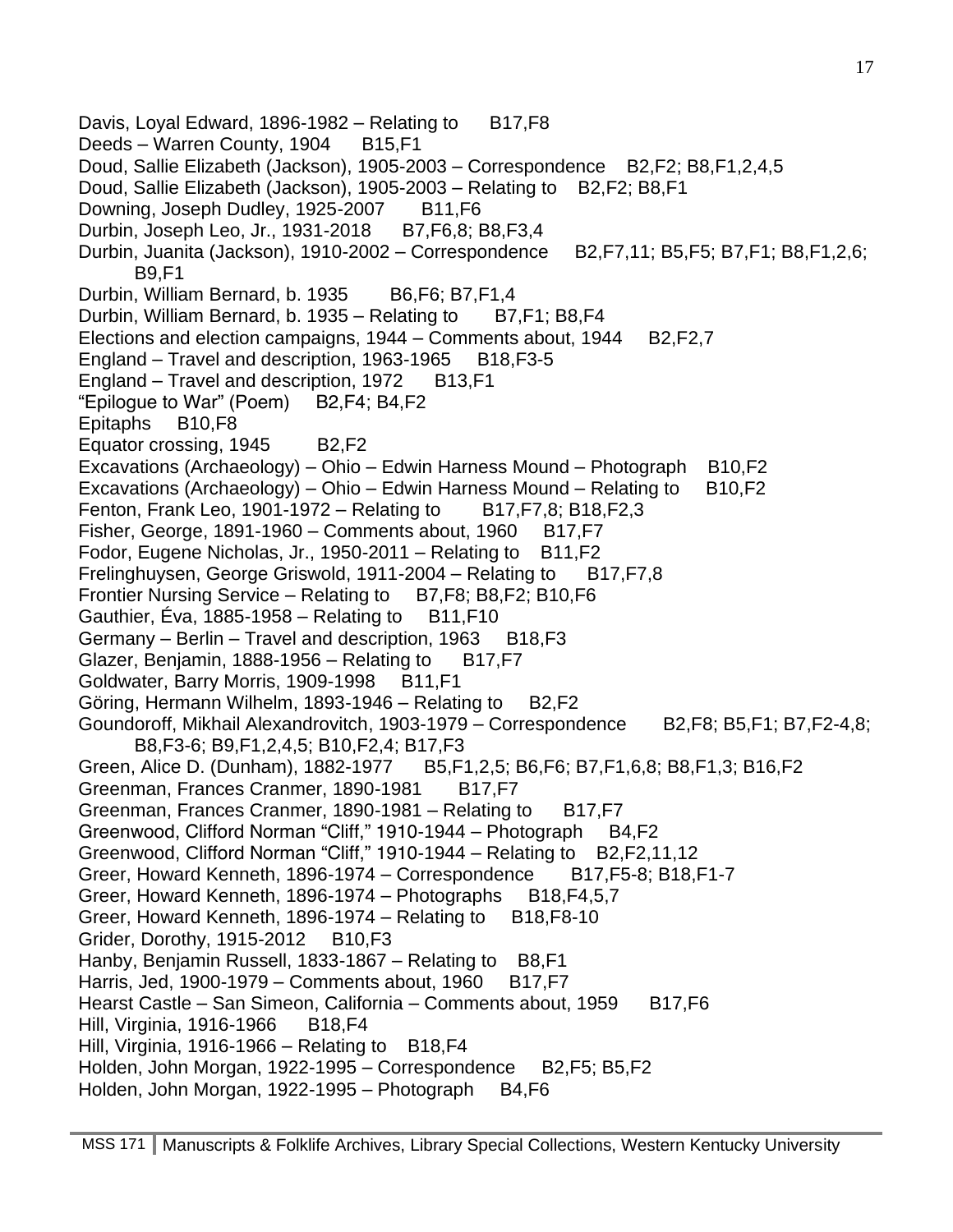Hoover, John Edgar, 1895-1972 B16, F1 Hope, Bob, 1903-2003 – Comments about, 1958 B17, F5 Indonesia – Travel and description,  $1968$  B7.F6 Iran – Travel and description, 1961 B6,F3 Ito, Michio, 1892-1961 – Comments about, 1959  $B17,F6$ Jackson, Annie Bernice, 1903-1973 – Correspondence B2, F6, 7; B5, F5, 6 Jackson, Annie Bernice, 1903-1973 – Photograph B2, F6 Jackson, Cloyd Allen, 1915-1966 – Photograph B15, F2 Jackson, Cloyd Allen, 1915-1966 – Relating to B6,F6; B7,F1,2; B15,F2 Jackson, Evelyn Pearson (Minshall) Bingham, 1903-1969 – Letters to B5, F1, 5, 6; B7, F1, 5; B16,F1 Jackson, Evelyn Pearson (Minshall) Bingham, 1903-1969 – Relating to B7, F2, 3, 6-8 Jackson family – Relating to  $B7,F1,2$ ; B15,F2 Jackson, Fayette J., 1854-1920 – Relating to  $B15,F1$ Jackson, Harry Lucellus, 1907-1985 – Photographs B2,F2,4,5,7,8; B4,F2-7; B5,F2; B12,F10 Jackson, James Ollie, 1912-1970 – Relating to B2, F1; B8, F3 Jackson, James White, b. 1941 – Correspondence B6,F3,6; B7,F8; B8,F1-4,6; B10,F8 Jackson, James White, b. 1941 – Relating to B8, F1 Jackson, John Mark, 1916-2003 B2,F2,7 Jackson, Mayme Eunice (Neel), 1876-1958 – Letters to B2, F7; B5, F5 Jackson, Mayme Eunice (Neel),  $1876-1958$  – Relating to B14, F5 Jackson, Mildred Katherine (Ballard), 1912-1987 B6,F6; B7,F1,2,4,8 Jackson, Richard Gadd, 1925-1993 B2,F6; B9,F5 Jackson, Richard Gadd, 1925-1993 – Relating to  $B5.F5$ Jackson, William Alonzo "Lon," 1875-1946 – Letters to B2,F7 Jackson, William Alonzo "Lon," 1875-1946 – Relating to B1,F5,7; B15,F2 Jackson, William Neel, 1899-1993 – Correspondence B5, F6; B6, F2, 3 Jackson, William Neel, 1899-1993 – Relating to B15, F2 Johnson, Alexander E., Jr., 1920-1942 B2,F5 Joyce, William, "Lord Haw-Haw," 1906-1976 - Comments about, 1944 B2,F6 Khrushchev, Nikita, 1894-1971 – Comments about, 1959 B17, F6 Lawrence, David Herbert, 1885-1930 – Relating to B17, F7 Leavell, Charles Grubbs, 1906-1992 B5, F6 Lentz, Irene Maud, 1901-1962 – Relating to  $B18,F2$ Leonhardt, Gustav Maria, 1928-2012 – Correspondence B9, F4 Leonhardt, Gustav Maria, 1928-2012 – Relating to  $B10,F5$ Liles, James Bryant, 1911-1999 B5, F1, 3, 6 Liles, James Bryant, 1911-1999 – Photographs? B4,  $F5,6$ Kirby, John Jackson "Cal Coon," b.  $1819$ ? – Relating to B14, F2 Lubrizol Corporation – Cleveland, Ohio – Relating to B1,F12; B5,F3,4; B9,F5; B10,F6; B11,F11,12 MacIntosh, Bruce – Relating to B17, F5; B18, F1 Mansfield, Jayne, 1933-1967 – Comments about, 1958  $B17,F5$ Marx, Arthur "Harpo,"  $1888-1964$  – Comments about,  $1961$  B17, F8 McKenzie, Duncan, b. 1956? B10, F5, 6 Meader, William Granville, 1918-1990 B9, F3, 5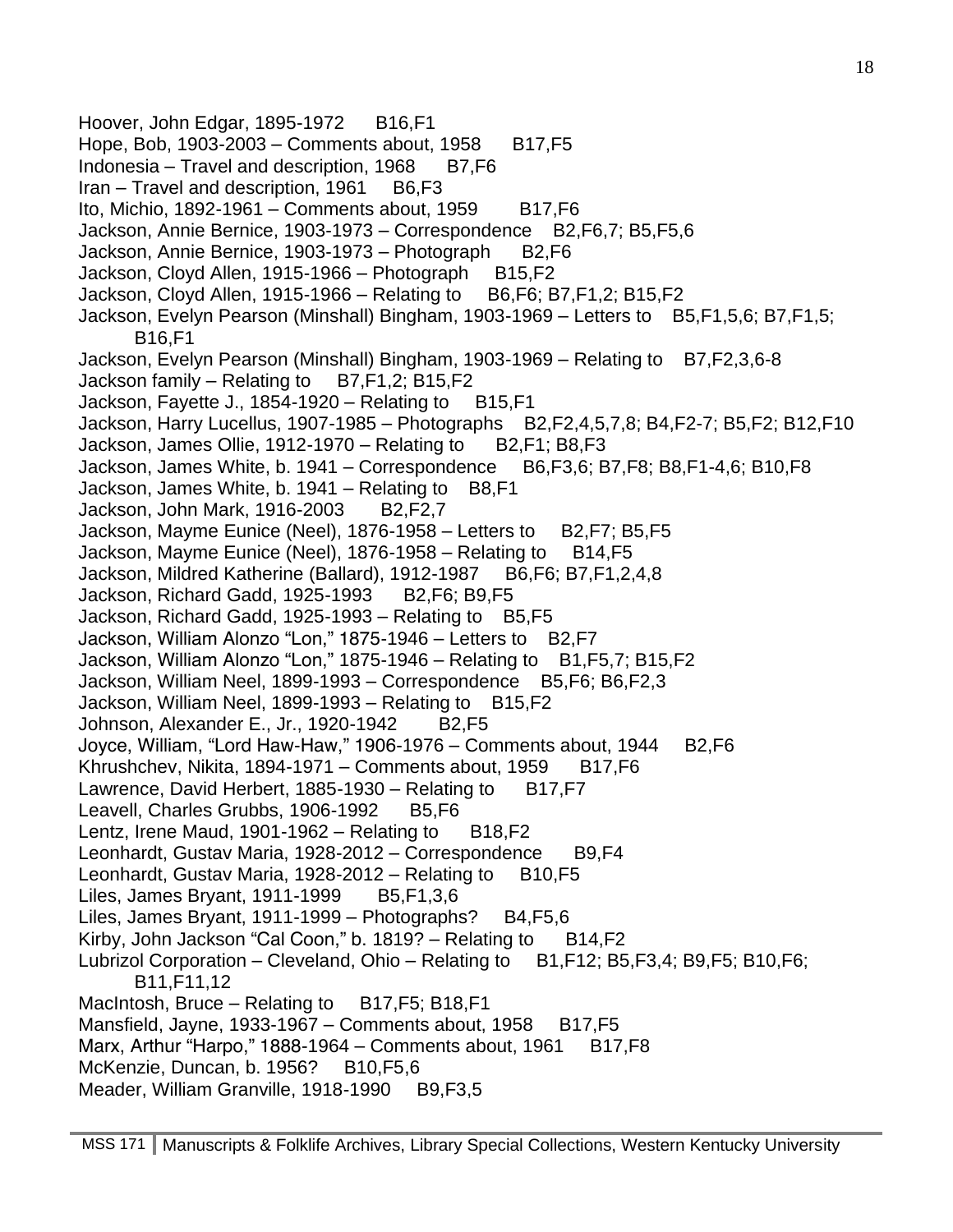Mikhailovich, Alexander, Grand Duke of Russia, 1866-1933 B17, F3 Military wills, 1944 B2, F6 Millar, H. T. B2,F14 Mills – Warren County B14,F3 Mills – Warren County – Photographs B14,F3 Minshall family – Photographs B7, F6; B16, F10 Minshall family  $-$  Relating to B16, F3, 4 Minshall, India Early, 1885-1965 – Letters to B17, F4-8; B18, F1-6 Minshall, India Early, 1885-1965 – Relating to B6,F5; B7,F1,2,6; B16,F1; B17,F1,2 Minshall, Julia Ewing (Pearson), 1848-1903 – Letter to B16, F6 Minshall, Mabel C. (Rice), 1877-1961 B16, F1 Minshall, Mabel C. (Rice), 1877-1961 – Photographs B16, F8 Minshall, Thaddeus Armstrong, 1834-1908 B16, F6 Minshall, Thaddeus Armstrong, 1834-1908 - Photographs B16, F8 Minshall, William Edwin, Jr., 1911-1990 – Correspondence B5,F3-5,7; B6,F5; B7,F1-6,8; B8,F1-5; B9,F3; B10,F3,5; B11,F1,2 Minshall, William Edwin, Jr., 1911-1990 - Photograph B7, F6 Minshall, William Edwin, Jr., 1911-1990 – Relating to  $B6$ , F1; B8, F1, 2, 5 Minshall, William Edwin, Sr., 1877-1952 – Correspondence B16, F7 Minshall, William Edwin, Sr., 1877-1952 – Photographs B16, F8 Money – Belgium B2, F4 Money – France B2,F2 Money – Germany  $B2,F4$ Money – Netherlands B2, F4 Money – Philippines – Japanese occupation  $B2, F4$ Monroe, Marilyn, 1926-1962 – Comments about, 1962 B18, F2 Moore, Mary (Taylor) Leiper, 1885-1973 – Correspondence B11,F8 Morningstar, Jane (Hines), 1904-1989 B7, F8; B8, F4 Mulkey, Philip, 1732-1801 – Relating to  $B14,F4$ National Guard – Kentucky – 149<sup>th</sup> Infantry B1, F2 National Guard – New York – 107<sup>th</sup> Infantry B1, F3; B2, F1 Neal, Mary Julia, 1905-1995 – Relating to  $B11,F8$ Neel family – Relating to B14, F5; B15, F8 Neel, Margaret Simpson (Hitchcock), 1891-1980 – Correspondence B8,F5 Neel, Mary Eunice, 1895-1972 B5, F1 New York City – Theater – Comments about,  $1940$  B2, F2 Nixon, Richard Milhous, 1913-1994 – Correspondence  $B7, F6$ ; B11, F1, 4, 5 O'Connor, Melville Patrick, b. 1951 – Correspondence B7, F7, 8; B8, F3, 6; B9, F1-5; B10,F1,2,6 O'Connor, Melville Patrick, b. 1951 – Photograph? B12,F10 O'Connor, Melville Patrick, b. 1951 – Relating to B8,F2-6; B9,F1-5; B10,F1-3 Oneida Institute – Oneida, Kentucky B6,F6; B7,F2,5 Pantuhoff, Oleg Ivanovich, 1882-1973 B7, F4 Park, Roy Hampton, 1910-1993 B5, F6 Pearson, Addison, 1812-1873 – Letter to  $B16,F5$ Pederson, Merrill Jerome "Pete," 1915-1999 B2, F5; B5, F1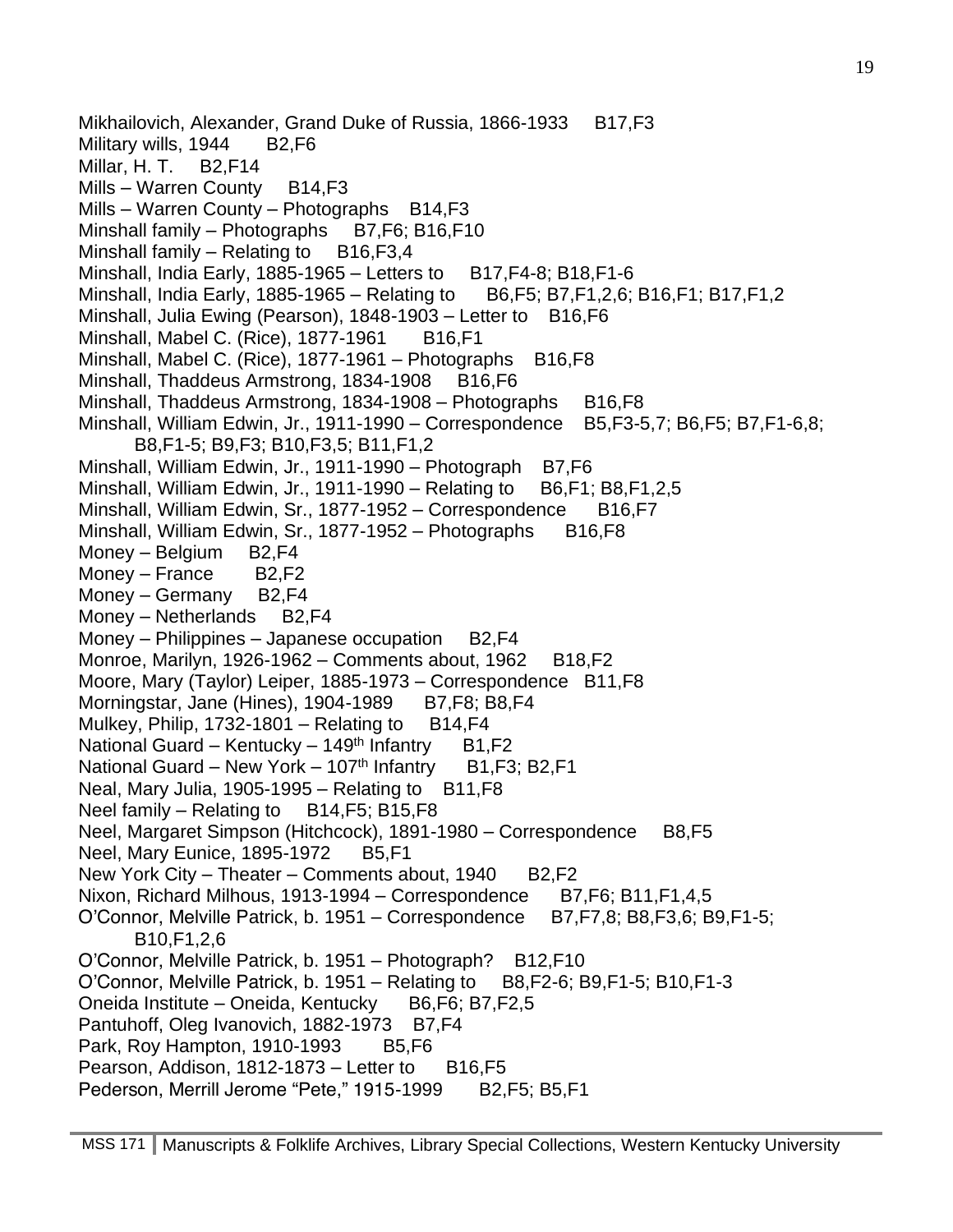Pederson, Merrill Jerome "Pete," 1915-1999 – Photographs B4,F2,6 Perret, Frances R. B5,F1 Perret, Frances R. – Relating to  $B1,F5$ ; B2, F2, 5, 6 Pickford, Mary,  $1892-1979 -$  Comments about,  $1958 - B17$ , F5 Pirchner, Herman, Jr. – Correspondence B8, F3, 5; B11, F5 Postage stamps – Germany, 1944 B2,F2,4 Postage stamps – Netherlands, 1944 B2,F2 Pringle, Aileen, 1895-1989 B18, F3 Pringle, Aileen, 1895-1989 – Comments about, 1961 B18, F1 Republican Party – Ohio, 1956-1978 – Relating to B5, F4, 6; B6, F2-6; B7, F1, 2, 4-6; B8,F2,3,5,6; B9,F4,5; B10,F1,2,6; B11,F1,2 Rockefeller, John Davison, 1839-1937 – Correspondence B16, F7 Rockefeller, John Davison, 1839-1937 – Photograph B16, F8 Romanoff, Michael, 1890-1971 – Relating to  $B17,F5$ Rosecrans, William Starke, 1819-1898 – Comments about, 1864 B16, F6 Ruble family  $-$  Relating to B14, F6 Sandor, Gyorgy, 1912-2005 – Correspondence B6, F5, 6; B11, F1 Sandvik, Trond, 1931-2010 B9,F3,4,5; B10,F1 Sandvik, Trond, 1931-2010 – Relating to  $B10,F6$ Sells family – Photographs B16,F9 Sells family  $-$  Relating to B8, F2 Sells, Florence McCune, 1879-1939 - Photographs B16,F9 Sells, Florence McCune, 1879-1939 – Relating to B16, F1 Senecal, Norah Constance (Grimmitt), 1898-1973 – Correspondence B2, F5, 8; B5, F1 Senecal, Norah Constance (Grimmitt), 1898-1973 – Relating to B2, F6 Senecal, Robert Vincent, 1926-1990 – Relating to B2,F6 Serebrier, José, b. 1938 B9, F3 Shirinsky-Shikhmatoff, Princess Olga, 1872-1963 B17, F4 Shirinsky-Shikhmatoff, Princess Olga, 1872-1963 – Relating to B17, F4 Shore, Dinah, 1916-1994 – Comments about, 1962  $B18,F2$ Singing Angels (Musicians) – Photographs B11, F5 Singing Angels (Musicians) – Relating to B11, F5 Siret, Liliom, 1904-1985 B18, F3 Skaggs family – Relating to B14, F7 Spanish American War, 1898 – Relating to B16, F7 Sparks, Dorothy Gray (Wentz), 1904-1983 – Comments about, 1961 B18, F1 Speeches – Jackson, Harry Lucellus, 1907-1985 B5, F3, 6; B6, F3, 6; B12, F6, 7 Speeches – Minshall, William Edwin, Jr., 1911-1990 B7, F4 Speeches – Patton, George Smith, Jr., 1885-1945 B5,F1 Spingold, Frances (Schwartzburg), 1881-1976 – Comments about, 1960 B17, F7 Stack, Robert Ignatius, 1896-1988 B2,F2 Stewart-Liberty, Evelyn Catherine (Phipps), 1890-1966 – Correspondence B6, F5, 6; B7, F3 Stewart-Liberty family – Relating to B2,F9 Stewart-Liberty, Ivor Arthur, 1887-1952 B2,F9 Stewart-Liberty, Ivor Arthur, 1887-1952 – Relating to  $B2, F2, 6, 10$ Stitzel Weller Distillery – Louisville B7,F3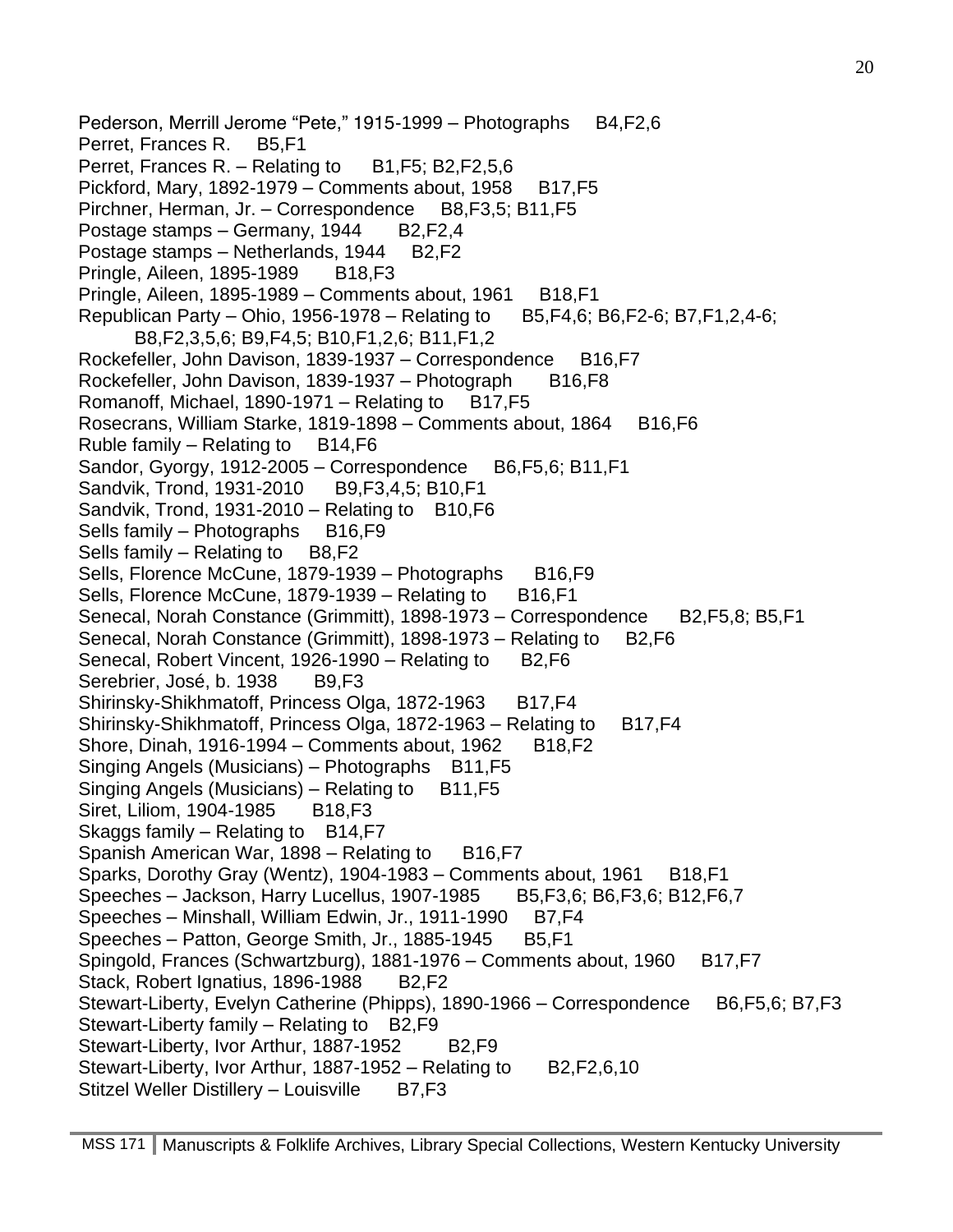Streicher, Julius, 1885-1946 – Relating to  $B2, F2, 4$ Swanson, Gloria May Josephine, 1899-1983 – Comments about, 1960 B17, F7 Thomas, George Henry,  $1816-1870 -$  Comments about,  $1864$  B16, F6 Trout, Allan Mitchell, 1903-1972 – Letter to B6,F1 Truman, Harry S., 1884-1972 – Comments about, 1944  $B2,F7$ Tunisia – Travel and description,  $1946$  B2, F5 Tuttle, George Mott, Jr., 1913-1993 B2,F5; B3,F4-5; B4,F2,5 Tuttle, George Mott, Jr., 1913-1993 – Photographs B2,F5,8; B4,F5 U. S. Army – Officers' Reserve Corps – Relating to B1, F10, 12 U. S. Army  $-30<sup>th</sup>$  Infantry Division Association – Photographs B3, F1 U. S. Army  $-30<sup>th</sup>$  Infantry Division Association – Relating to B3, F1, 2; B5, F1; B6, F4; B7, F1; B11,F1 Veterans Administration – Hospitals, 1947-1948 – Brecksville, Ohio – Relating to B1,F11,12; B2,F3; B12,F2 Veterans Administration – Hospitals, 1946-1947 – Outwood, Kentucky – Relating to B1, F11; B5,F1 Vietnam – Travel and description, 1964-1965 B6, F6; B7, F1 Wallace, Ethel, 1885-1968 – Correspondence B11, F10 Wayland, Jane Addison (Pearson), 1810-1887 B16, F5 Webster, Pauline (Martin) Tabor, 1905-1992 – Relating to B8, F5 WHAS (Radio station) – Louisville – Relating to  $B3,F3$ Wilke, Ulfert, 1907-1987 – Correspondence B7, F2; B8, F2-4 Wilke, Ulfert, 1907-1987 – Relating to  $B10,F5$ Wills – Warren County, 1946 B15, F2 Wilstach, Frank Jenners, 1865-1933 – Photographs B16, F9 Winslow, Thyra Samter, 1885-1961 – Comments about, 1961 B18, F1 Witt-Diamant, Ruth, 1895-1987 B18, F3 Witt-Diamant, Ruth, 1895-1987 – Relating to  $B18,F1-3$ Wood, Mary Margaret "Peggy," 1892-1978 B18,F3,4 World War II, 1939-1945 – Atrocities, 1945 B2, F2, 6 World War II, 1939-1945 – Atrocities – Gardelegan massacre, 1945 B2, F2 World War II, 1939-1945 – Belgium, 1944-1945 B2, F2, 6, 7 World War II, 1939-1945 – Camp Blanding, Florida – Relating to  $B1,F5$ World War II, 1939-1945 – Camp Shelby, Mississippi – Relating to B1, F2; B2, F4; B3, F3 World War II, 1939-1945 – Campaigns, battles, military actions – Battle of Mortain, 1944 B2,F2,6; B4,F2,5 World War II, 1939-1945 – Civilians – Attitudes toward, 1944 B2, F2 World War II, 1939-1945 – Concentration camps – Buchenwald, 1945 B2, F2, 6 World War II, 1939-1945 – Concentration camps – Buchenwald, 1945 – Photographs B2,F2; B4,F6 World War II, 1939-1940 – England, 1944-1945 B2, F4, 7-10 World War II, 1939-1940 – England – Comments about, 1944 B2, F2 World War II, 1939-1945 – England – Postwar period, 1946, 1953 B2,F10 World War II, 1939-1945 – First Filipino Infantry, 1942 – Relating to B2,F5 World War II, 1939-1945 – Fort Benning, Georgia – Relating to B1, F4 World War II, 1939-1945 – Fort Jackson, South Carolina – Relating to B1, F5